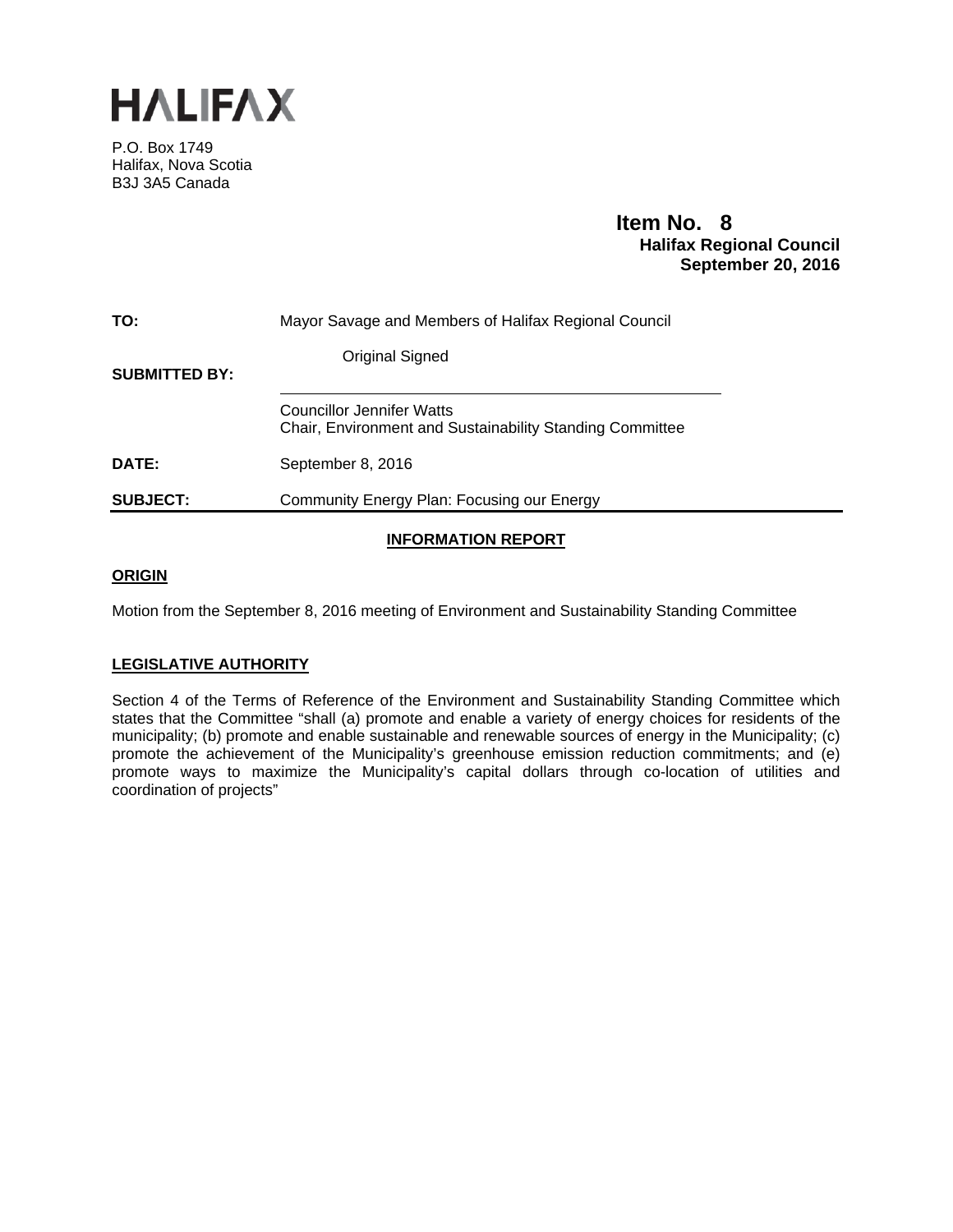### **BACKGROUND/DISCUSSION**

The Environment and Sustainability Standing Committee received a staff report in regard to an update on the Community Energy Plan at its September 8, 2016 meeting. The Committee passed a motion to forward the report to Regional Council for information.

### **FINANCIAL IMPLICATIONS**

There are no financial implications to this report.

### **COMMUNITY ENGAGEMENT**

The Environment and Sustainability Standing Committee is comprised of six elected officials. Meetings are held in public unless otherwise indicated, a live webcast is provided of the meeting, and members of the public are invited to address the Committee for up to five minutes during the Public Participation portion of each meeting. The agenda, reports, and minutes are posted on www.halifax.ca.

### **ATTACHMENTS**

Attachment 1: Staff report dated August 18, 2016.

A copy of this report can be obtained online at http://www.halifax.ca/council/agendasc/cagenda.php then choose the appropriate meeting date, or by contacting the Office of the Municipal Clerk at 902.490.4210, or Fax 902.490.4208.

Report Prepared by: Phoebe Rai, Legislative Assistant, 902-490-6732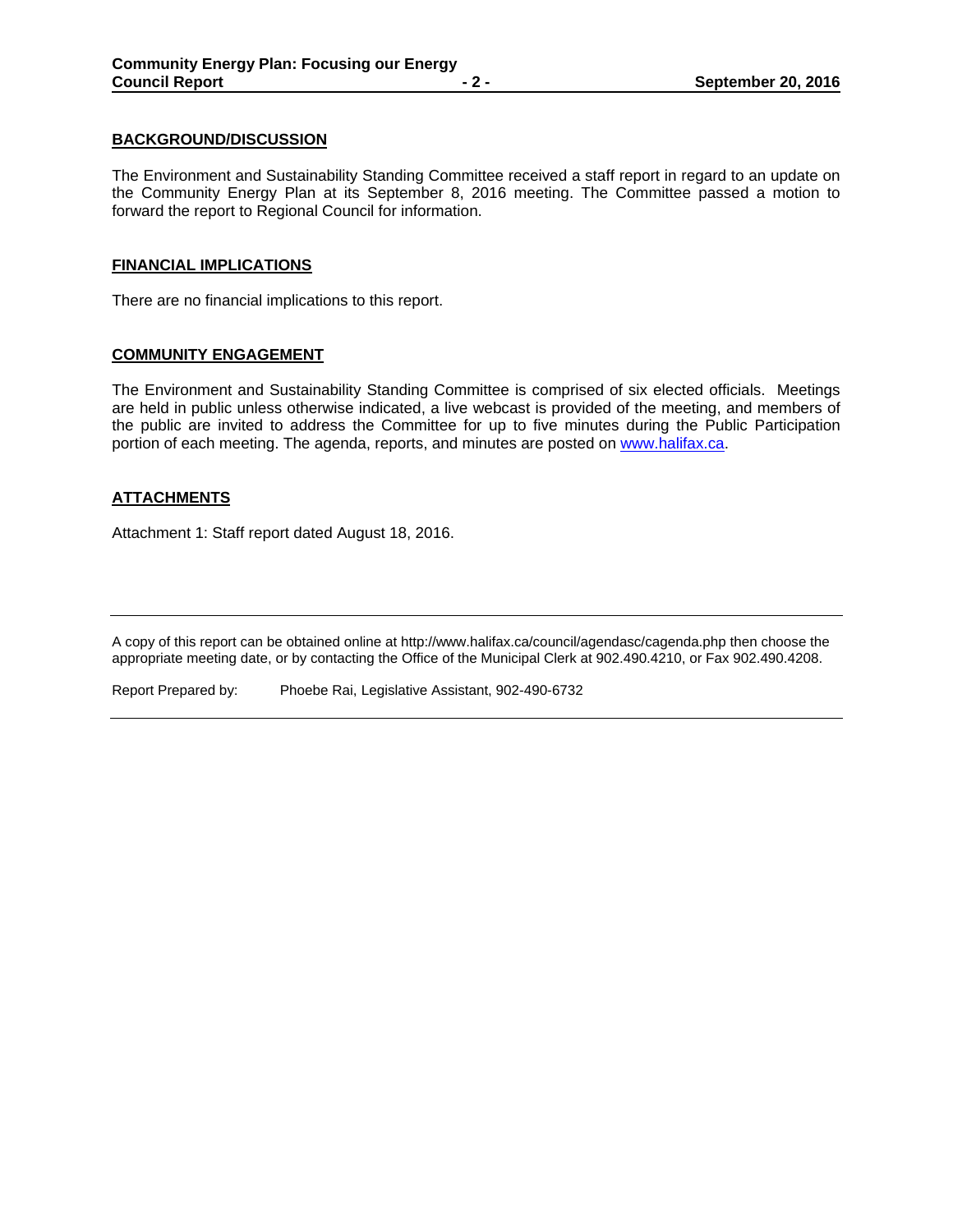

P.O. Box 1749 Halifax, Nova Scotia B3J 3A5 Canada

### Item No. 12.1.1 Environment and Sustainability Standing Committee (ESSC) September 8, 2016

| TO:                  | Chair and Members of Environment & Sustainability Standing Committee |  |  |  |  |
|----------------------|----------------------------------------------------------------------|--|--|--|--|
| <b>SUBMITTED BY:</b> | <b>Original Signed</b>                                               |  |  |  |  |
|                      | Bob Bjerke, Director and Chief Planner, Planning and Development     |  |  |  |  |
| DATE:                | August 18, 2016                                                      |  |  |  |  |
|                      |                                                                      |  |  |  |  |

SUBJECT: HRM Community Energy Plan —2016 Update Report

### INFORMATION REPORT

#### **ORIGIN**

November <sup>27</sup> and December 4, 2007, Halifax Regional Council, HRM Community Energy Plan July 7, 2011, Environment and Sustainability Standing Committee, Motion 8.3: Status of Community Energy Plan.

March 1, 2012, Environment and Sustainability Standing Committee, Status of Community Energy Plan November 13, 2013, Environment and Sustainability Standing Committee, Update Community Energy Plan Revision, Desired Outcomes.

January 9, 2014, Environment and Sustainability Standing Committee, The Community Energy Plan Revision Project.

September 10, 2014, Environment and Sustainability Standing Committee, Progress Report on HRM's Community Energy Plan Update.

June 9, 2016, Environment and Sustainability Standing Committee, Community Energy Plan Update.

### LEGISLATIVE AUTHORITY

Halifax Regional Municipality Charter, Purpose of Municipal Planning Strategy, 228.

<sup>228</sup> The purpose of <sup>a</sup> municipal <sup>p</sup>lanning strategy is to provide statements of policy to guide the development and managemen<sup>t</sup> of the Municipality and, to further this purpose, to establish

(a) policies that address problems and opportunities concerning the development of land and the effects of the development;

(b) policies to provide <sup>a</sup> framework for the environmental, social and economic development within the Municipality;

(c) policies that are reasonably consistent with the intent of statements of provincial interest; and

(d) specify programs and actions necessary for implementing the municipal <sup>p</sup>lanning strategy.

As per the Terms of Reference for the Environment and Sustainability Standing Committee (http://www.halifax.ca/council/agendasc/documents/110315ca1131.pdf), Energy Choice and Security is within the Committee's mandate.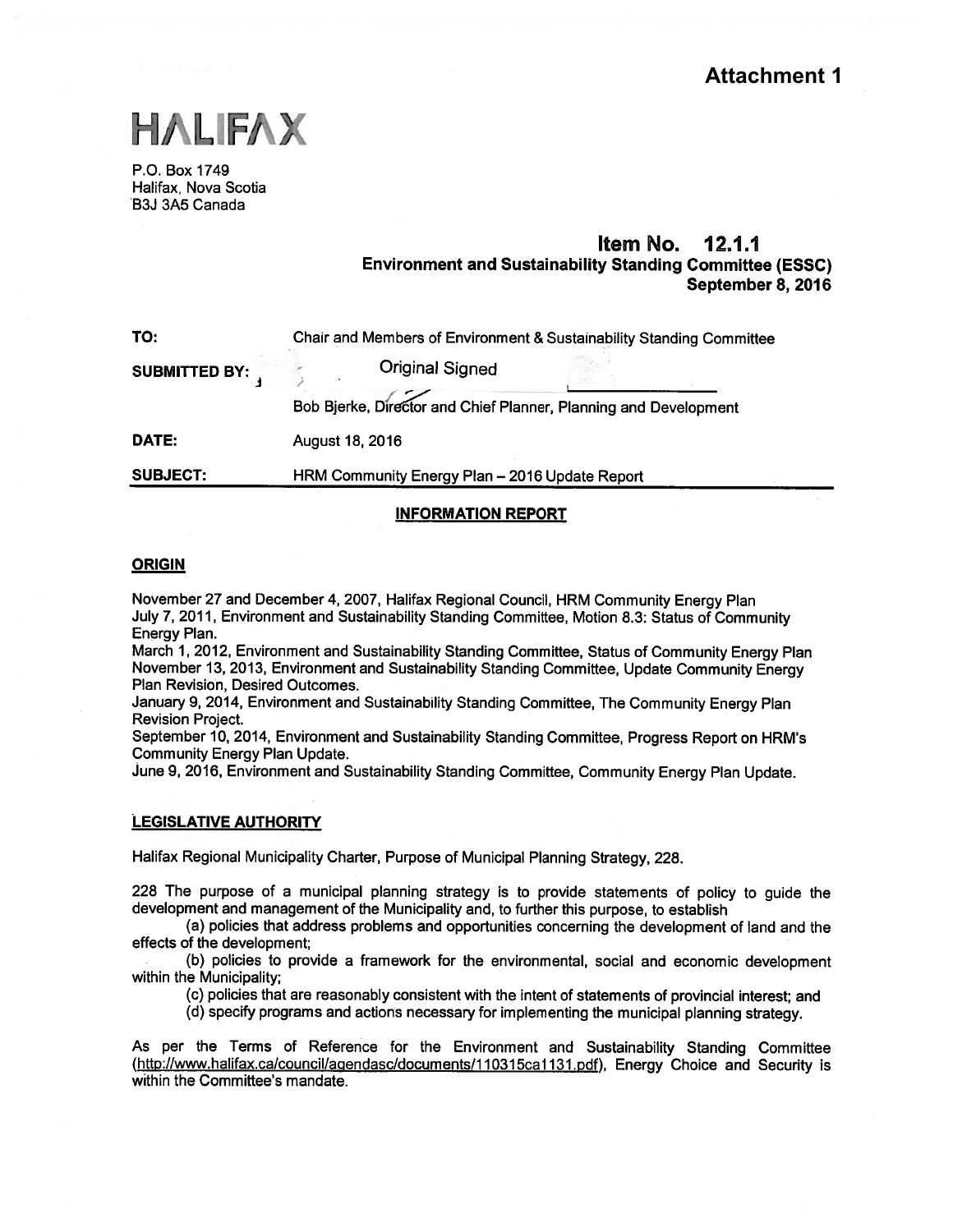### **BACKGROUND**

HRM's Community Energy Plan (CEP) is a Priorities Plan within the Regional Municipal Planning Strategy. The CEP was first adopted in 2007 and resulted in significant progress towards implementing energy efficiency, renewable and alternative energy technologies, and creating a deeper understanding of energy usage within the municipality. The CEP that was adopted in 2007 was comprehensive in that it helped the municipality reduce energy consumption and therefore greenhouse gas emissions. The CEP enabled corporate and community actions to realize the benefits of a healthy, vibrant, and sustainable municipality. The CEP in 2007 was a comprehensive energy plan to be actioned over ten years.

The CEP in 2007 consisted of eight main goals:

- Improve the energy efficiency of buildings;
- Increase transportation choice and efficiency;
- Increase industrial energy efficiency;
- Encourage energy efficient land use planning and neighbourhood site planning;
- Increase efficiency of infrastructure;
- Increase energy security and diversify energy supply;
- Educate and engage residents and businesses; and
- Demonstrate local government leadership.

The CEP was created in order to identify clean, efficient and renewable supplies of energy and to reduce consumption. The CEP vision is: *'In partnership with other agencies, HRM intends to achieve the most significant improvement to energy sustainability, security, renewable technology, and environmental emissions among similar sized cities in Canada over the next ten years.'*

A June 9, 2016 information report to ESSC highlighted that the CEP update will focus on targeted actions the municipality and community stakeholders can take within the two to five years to improve the sustainability of both the production and use of energy. Actions will focus on energy efficiency, renewable and alternative energy initiatives as well as a strong educational effort to increase energy literacy among residents.

#### **DISCUSSION**

Since the adoption of HRM's CEP in 2007, significant work has been undertaken and completed. The attached report highlights progress on the 2007 goals and actions. Many of these actions are now complete. HRM has continued to implement projects that help the municipality avoid costs related to energy and reduce overall energy consumption.

Significant projects with a lens for reducing energy costs include but are not limited to the following:

- Energy efficiency retrofit projects, such as Eric Spicer building, Dartmouth Sportsplex and lighting replacement and LED conversion programs
- Solar photovoltaic (PV) installations on corporately owned facilities
- New construction, such as the Halifax Central Library and Burnside four pad arena
- Adoption of the 2011 Model National Energy Code for Buildings (MNECB) into the Building Code for all new construction.
- Solar City

The attached report highlights what a CEP is and why it is important. The report highlights actions that are currently underway and actions to undertake that will impact energy sustainability and use at the corporate and community levels. At the corporate level, the CEP will directly influence the goals and actions of several Priorities Plans set out in the Regional Plan. Specifically, the Corporate Greenhouse Gas Emissions Reduction Plan sets a target for HRM to reduce its absolute corporate emissions by 30% below 2008 by 2020.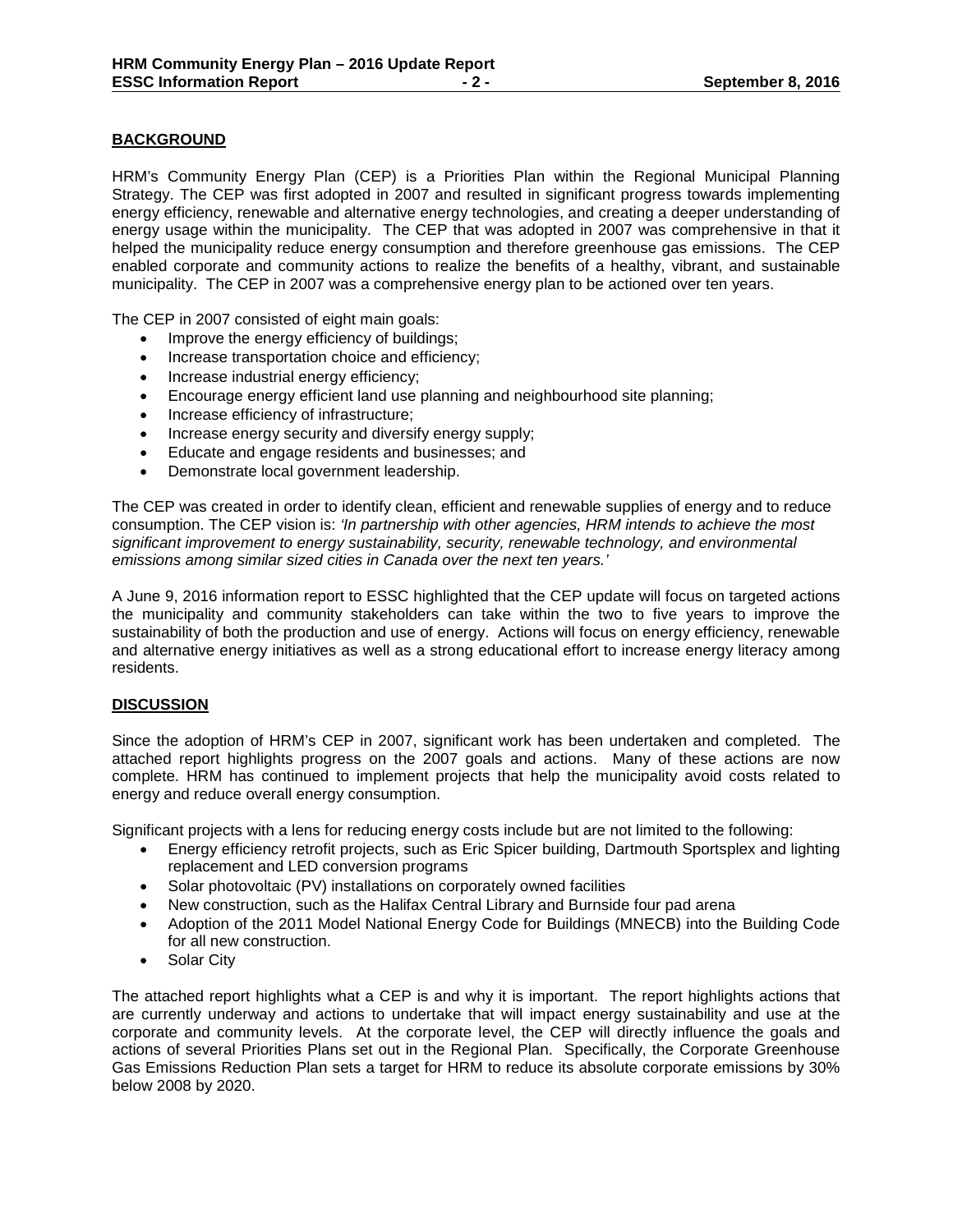Previous engagement on the CEP from 2013-14 will be built upon to include <sup>a</sup> broader discussion with internal and external stakeholders, as well as community groups and citizens throughout HRM. This will help develop a CEP that reflects the diverse communities of HRM to help mitigate energy consumption and directly reduce associated greenhouse gas emissions. HRM Community Energy Plan – 2016 Update Report<br>
ESSC Information Report<br>
Previous engagement on the CEP from 2013-14 will be built upon to include a broader<br>
Internal and external stakeholders, as well as communities of HR

#### FINANCIAL IMPLICATIONS

There are no financial implications with the creation of this report.

#### COMMUNITY ENGAGEMENT

Community engagement for the new CEP will take <sup>p</sup>lace in 2017/18.

#### **ATTACHMENTS**

HRM Community Energy Plan —2016 Update Report

<sup>A</sup> copy of this repor<sup>t</sup> can be obtained online at http://www.halifax.calcommcoun/index.php then choose the appropriate Community Council and meeting date, or by contacting the Office of the Municipal Clerk at 902.490.4210, or Fax 902.490.4208.

| Report Prepared by: | <b>Original Signed</b>                                                                             |
|---------------------|----------------------------------------------------------------------------------------------------|
|                     | Adam Hayter, Energy Specialist, Energy and Environment, Planning and Development,<br>902.490.5320  |
|                     | <b>Original Signed</b>                                                                             |
| Report Approved by: | Shannon Miedema, Energy and Environment Program Manager, Planning and<br>Development, 902.490.3665 |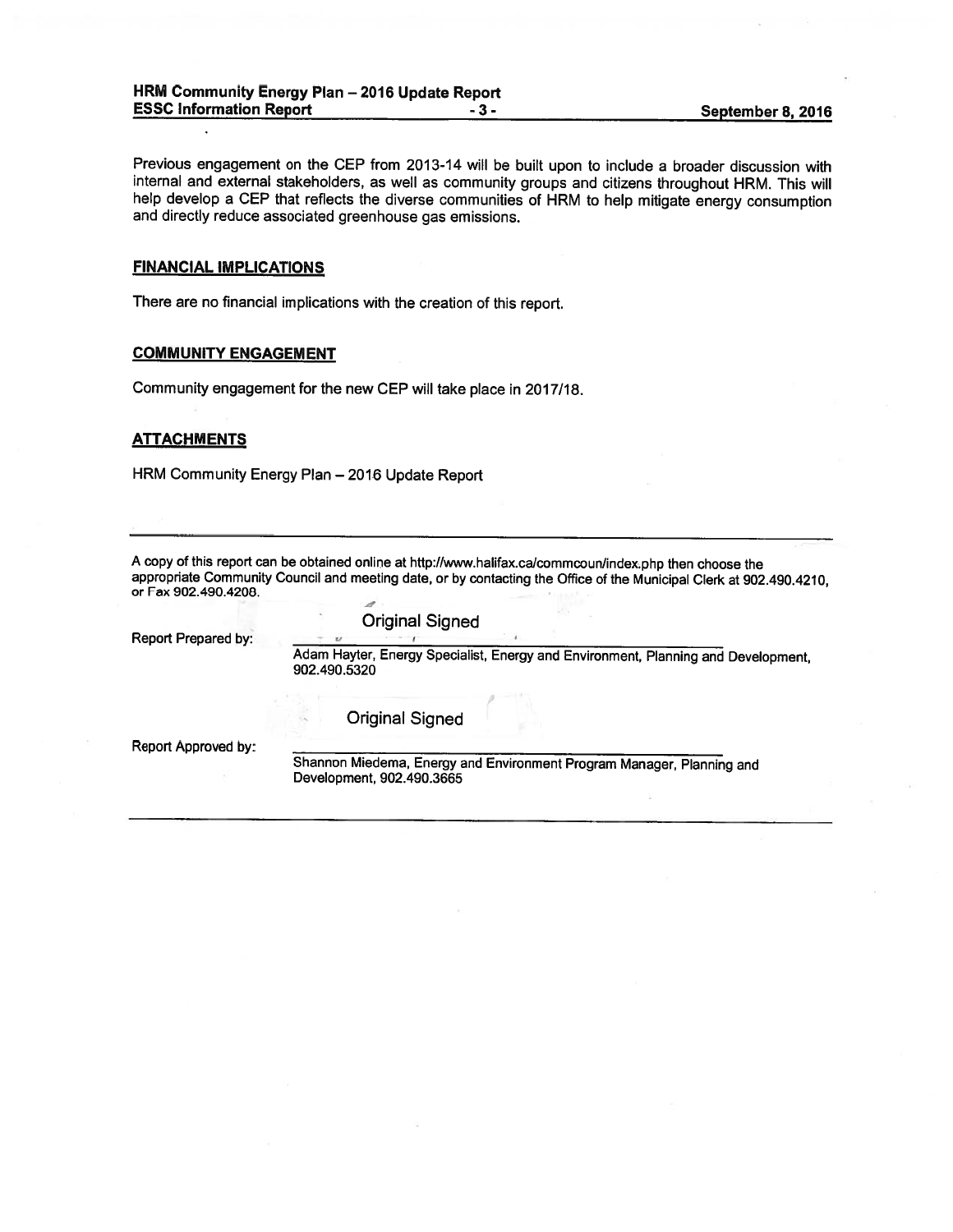# **Community Energy Plan 2016 Update Report**

# **2-year strategy towards a new 10-year Community Energy Plan**

**Prepared by:** 

Adam Hayter, Energy Specialist Energy and Environment, Planning and Development August 18, 2016

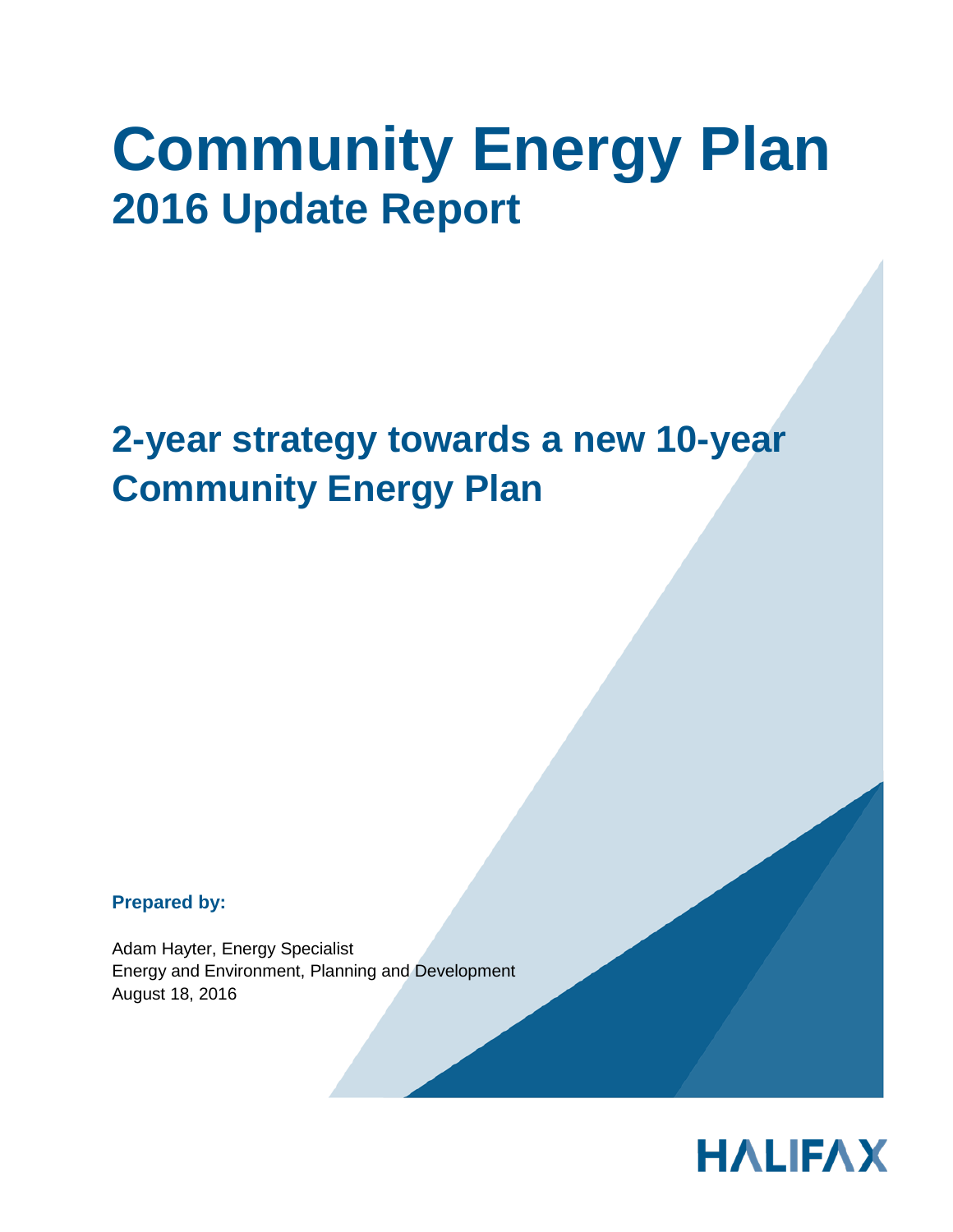# **Table of Contents**

| 1            |       |                                                                                  |  |
|--------------|-------|----------------------------------------------------------------------------------|--|
|              | 1.1   |                                                                                  |  |
| $\mathbf{2}$ |       |                                                                                  |  |
|              | 2.1   |                                                                                  |  |
|              | 2.2   |                                                                                  |  |
|              | 2.3   |                                                                                  |  |
|              | 2.4   |                                                                                  |  |
| $\mathbf{3}$ |       |                                                                                  |  |
|              | 3.1   |                                                                                  |  |
|              | 3.2   |                                                                                  |  |
|              | 3.2.1 |                                                                                  |  |
|              | 3.2.2 | Focus and Refine Corporate Energy Management Program 10                          |  |
|              | 3.2.3 | Investigate Energy Efficiency and Solar Energy Integration Plan13                |  |
|              | 3.2.4 | <b>Explore District Energy and Combined Heat and Power Pilot Opportunities13</b> |  |
|              | 3.2.5 |                                                                                  |  |
|              | 3.2.6 |                                                                                  |  |
|              | 3.3   |                                                                                  |  |
|              | 3.3.1 | Investigate Property Assessed Clean Energy (PACE) Financing16                    |  |
|              | 3.3.2 | Investigate Neighbourhood District Energy Opportunities 16                       |  |
|              | 3.3.3 | Investigate Building Code and Land Use Bylaws for New Developments17             |  |
|              | 3.3.4 |                                                                                  |  |
|              | 3.4   |                                                                                  |  |
| 4            |       |                                                                                  |  |
|              | 4.1   |                                                                                  |  |
| 5            |       |                                                                                  |  |

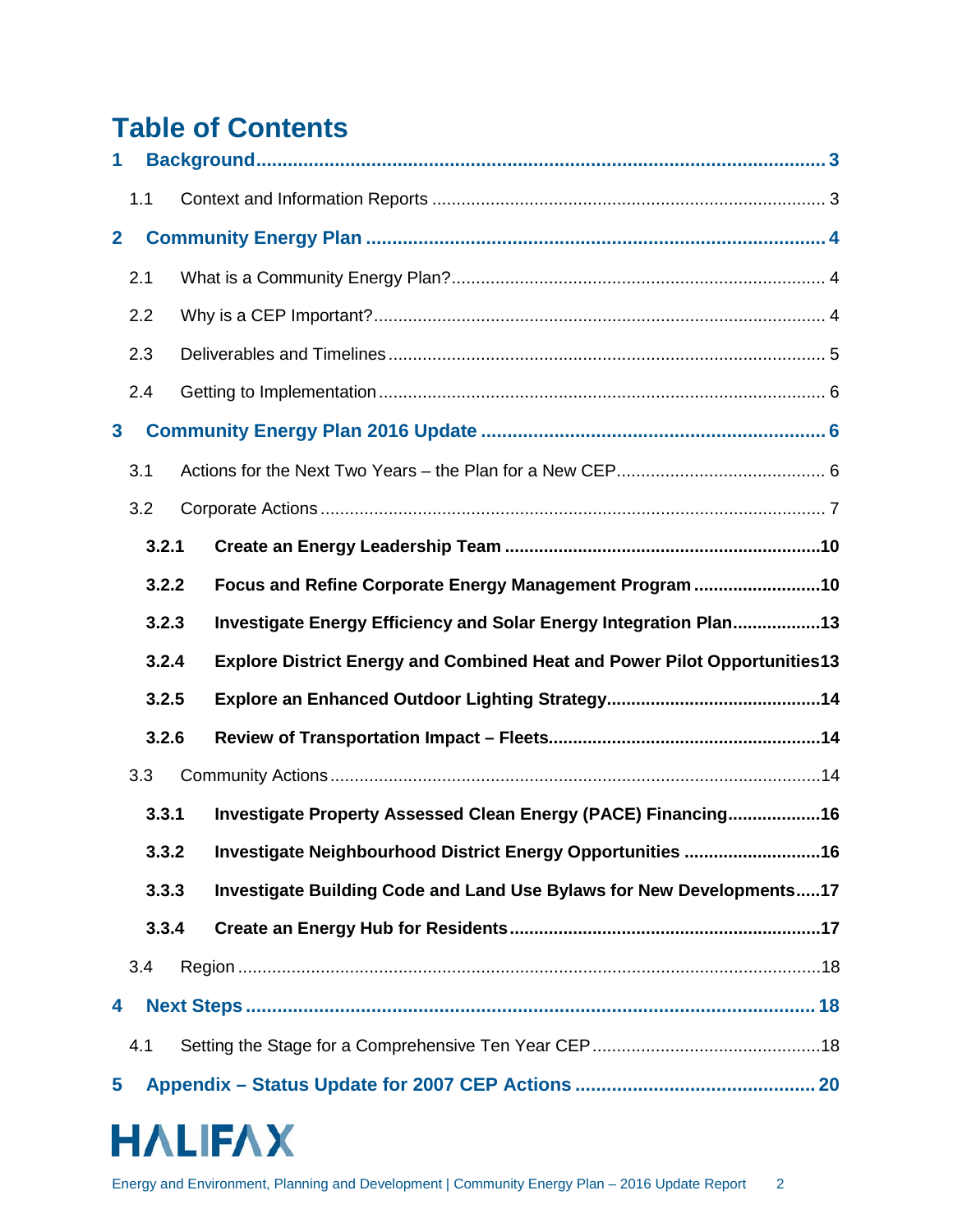# <span id="page-7-0"></span>**1 Background**

# <span id="page-7-1"></span>**1.1 Context and Information Reports**

HRM's Community Energy Plan (CEP) is a Priorities Plan within the Regional Municipal Planning Strategy. The CEP was first adopted in 2007 and resulted in significant progress towards implementing energy efficiency, renewable and alternative energy technologies, and in deepening the understanding of energy usage within the municipality. The CEP that was adopted in 2007 was comprehensive in that it helped the municipality reduce energy consumption and therefore greenhouse gas emissions. The CEP enabled corporate and community actions to realize the benefits of a healthy, vibrant, and sustainable municipality. The CEP in 2007 was a comprehensive energy plan that highlighted the goals for HRM over the next ten years.

The CEP in 2007 consisted of eight main goals:

- Improve the energy efficiency of buildings;
- Increase transportation choice and efficiency;
- Increase industrial energy efficiency;
- Encourage energy efficient land use planning and neighbourhood site planning;
- Increase efficiency of infrastructure;
- Increase energy security and diversify energy supply;
- Educate and engage residents and businesses; and
- Demonstrate local government leadership.

The CEP was created in order to identify clean, efficient and renewable supplies of energy and to reduce consumption. The CEP vision is: *'In partnership with other agencies, HRM intends to achieve the most significant improvement to energy sustainability, security, renewable technology, and environmental emissions among similar sized cities in Canada over the next ten years.'*

During the Environment and Sustainability Standing Committee (ESSC) meeting of September 10, 2014, Energy & Environment submitted an information report titled "Progress Report on HRM's Community Energy Plan Update". This report followed the January 9, 2014 presentation to ESSC titled "The Community Energy Plan Revision Project" and the November 13, 2013 ESSC Information Report titled "Update Community Energy Plan Revision, Desired Outcomes".

A June 9, 2016 information report to ESSC highlighted that the CEP update will focus on targeted actions the municipality and community stakeholders can take within the two to five years to improve the sustainability of both the production and use of energy. Actions will focus on energy efficiency, renewable and alternative energy initiatives as well as a strong educational effort to increase energy literacy among residents.

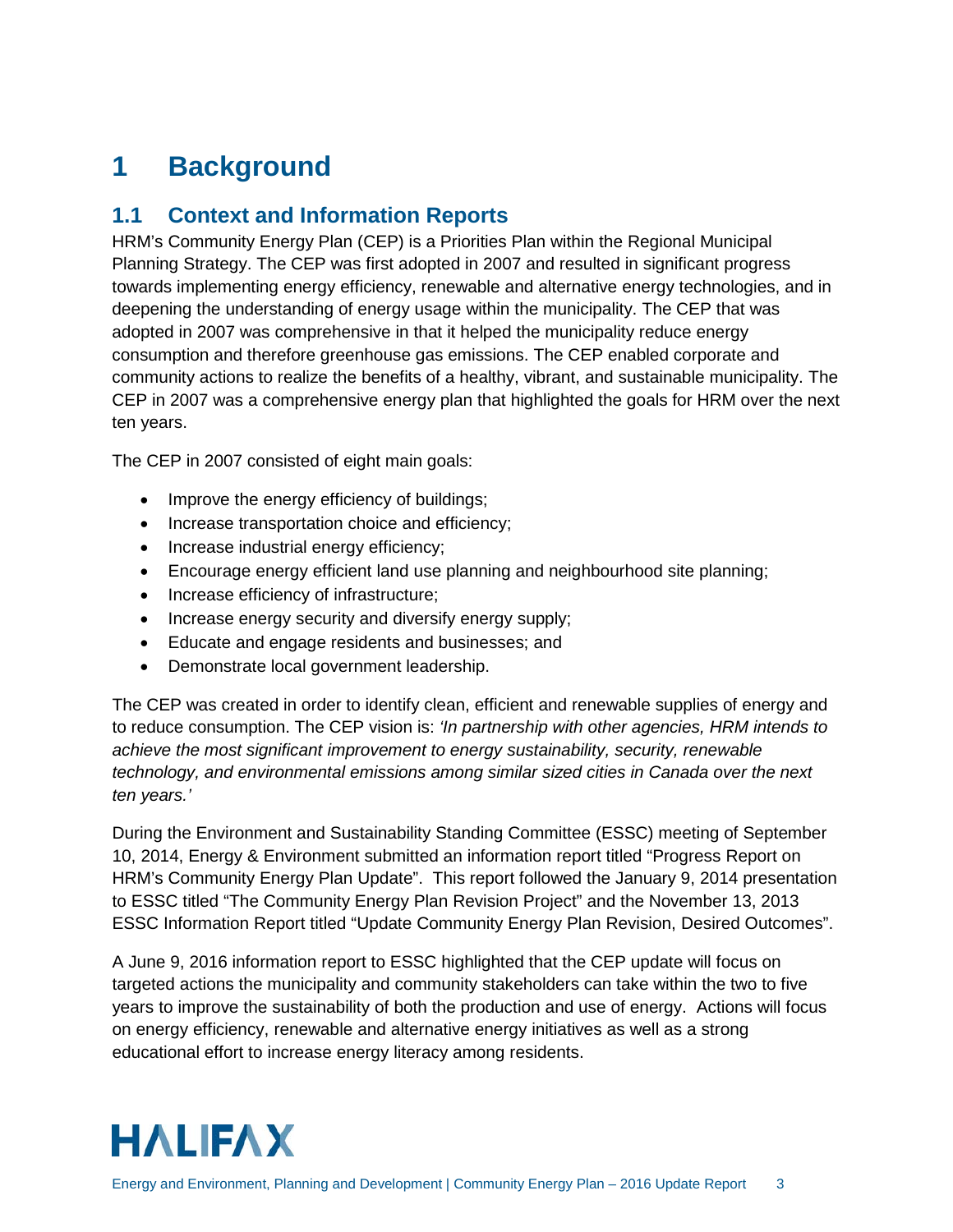# <span id="page-8-0"></span>**2 Community Energy Plan**

# <span id="page-8-1"></span>**2.1 What is a Community Energy Plan?**

A Community Energy Plan (CEP) is a strategic approach to reducing energy consumption and subsequent greenhouse gas emissions for a municipality and the communities within it. The CEP provides a vision and establishes goals and actions to help realize a healthy, sustainable, and vibrant community. The CEP is a long-term strategic plan that sets out a framework for mitigating energy costs. With a comprehensive CEP, the Halifax Regional Municipality (Halifax) can position itself as a leader and strive to be one the greenest municipalities by 2030.

There are three levels that a comprehensive CEP will influence. At its core, the CEP impacts municipal operations by focusing on energy planning over the long term rather than focusing by project or year by year. A CEP enables strategies, policies and programs to reduce the municipality's energy costs with a focus on buildings, infrastructure, operations, and transportation. It's important that the core of a CEP is strong and well thought out to influence the other layers of this comprehensive plan.

Once a strong foundation is in place and the municipality's energy priorities are identified at an operational level, efforts can be delivered outwardly towards the community and regional levels. Action for the community can be identified to help reduce energy



**Figure 1: Visual of the three levels a CEP influences (image courtesy of the Guide to Community Energy Strategic Planning (2013), US Department of Energy - Energy Efficiency and Renewable Energy).**

dependency in collaboration with external stakeholders who can help deliver programming, services, or information. The municipality can also work with other jurisdictions to identify best practices and share lessons learned for a regional impact. Working with other government agencies at the provincial and federal levels can identify strategies and plans to support the communities and operations at a municipal level.

# <span id="page-8-2"></span>**2.2 Why is a CEP Important?**

Halifax's CEP is a Priorities Plan under the Regional Municipal Planning Strategy. The CEP enables Halifax to implement established and leading edge advances in energy efficiency, energy management, renewable and alternative energy systems. These efforts result in cleaner air, land and water while costing taxpayers less for energy well into the future.

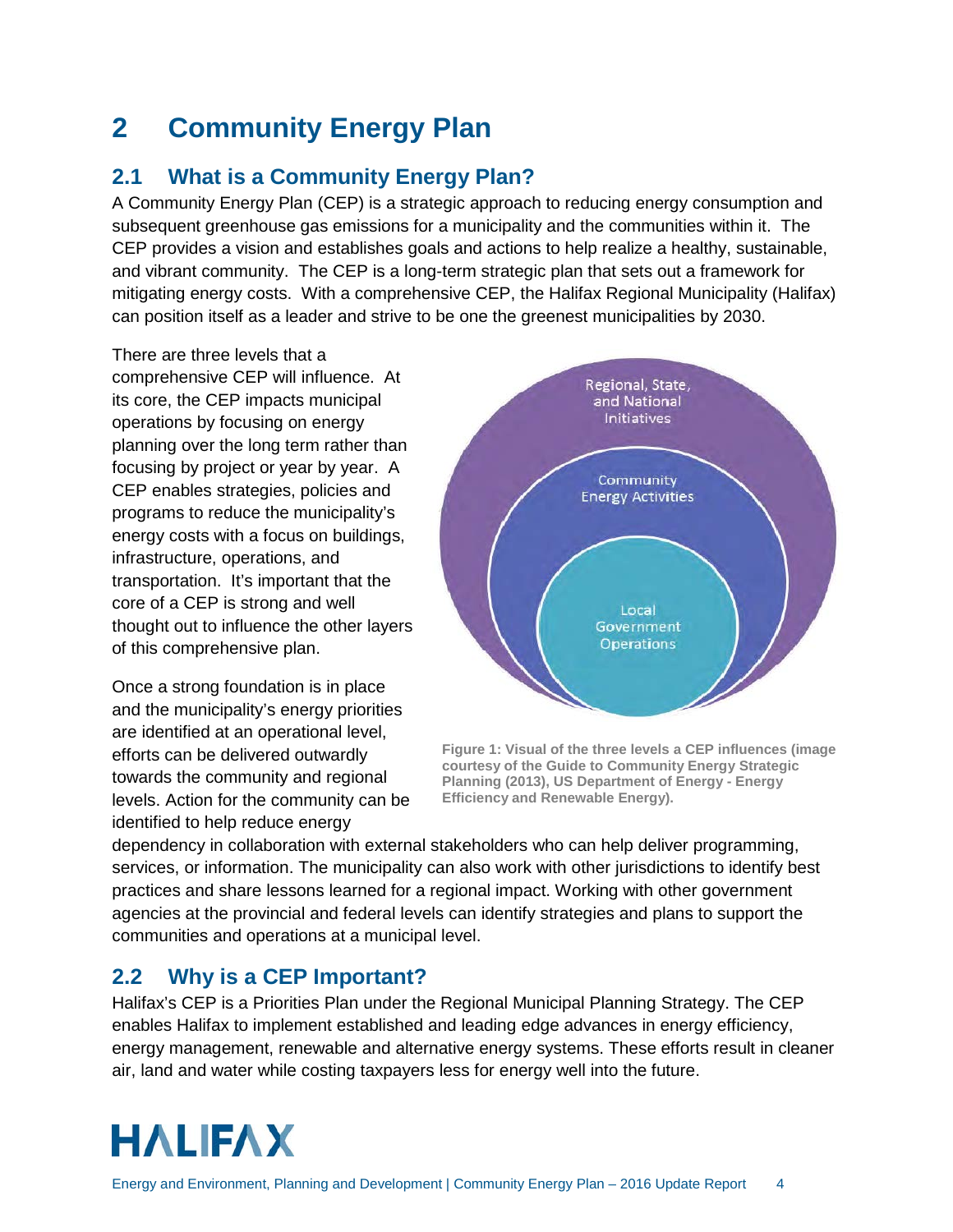Halifax's new 10-year CEP will align with many other plans that are underway. Energy considerations are important for many plans, including:

- Corporate Greenhouse Gas Emissions Reduction Plan
- Centre Plan
- Integrated Mobility Plan
- Halifax Green Network Plan
- Active Transportation Plan
- Urban Forest Master Plan
- Regional Municipal Planning Strategy

While a CEP can direct municipal operations, it is also a collaborative effort to improve energy sustainability for the community at large. In order to do this, a well thought out engagement strategy is necessary. By reaching out to the communities, leaders, key stakeholders and community groups in Halifax, a long term CEP can identify actions that benefit everyone. The CEP will identify key stakeholders who can help deliver on initiatives that promote healthy, sustainable, and vibrant communities throughout HRM.

A well-developed CEP is based on evidence and includes methods for measuring performance. This information is critical for measuring success towards Halifax's vision of being a leading healthy, vibrant and sustainable community.

# <span id="page-9-0"></span>**2.3 Deliverables and Timelines**

The timeline can vary for development of a CEP. This depends on the level of commitment of the municipality and resources that are available. The average time to create a comprehensive CEP is between 10 and 24 months. Figure 2 below shows a tentative timeline and is sourced from the "Guide to Community Energy Strategic Planning (CESP)" that was developed by the U.S. Department of Energy.

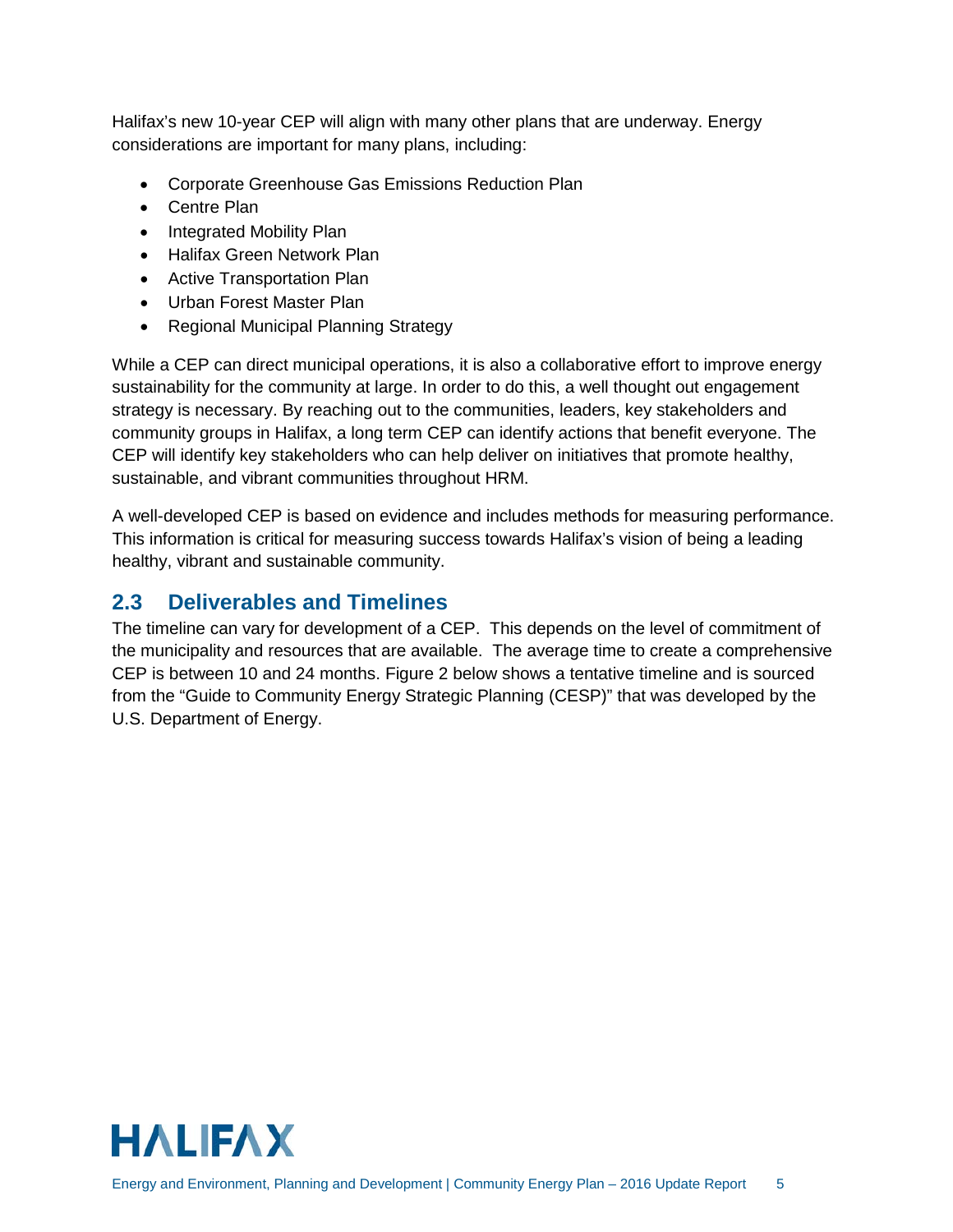|         | <b>CESP Timeline</b> |                                 |                                                             |                       |   |  |                            |   |   |                                    |   |  |    |
|---------|----------------------|---------------------------------|-------------------------------------------------------------|-----------------------|---|--|----------------------------|---|---|------------------------------------|---|--|----|
| Step 1  |                      | Form Leadership Team            |                                                             |                       |   |  |                            |   |   |                                    |   |  |    |
| Step 2  |                      | Identify<br><b>Stakeholders</b> |                                                             |                       |   |  | <b>Engage Stakeholders</b> |   |   |                                    |   |  |    |
| Step 3  |                      |                                 | <b>Vision</b>                                               |                       |   |  |                            |   |   |                                    |   |  |    |
| Step 4  |                      |                                 |                                                             | <b>Energy Profile</b> |   |  |                            |   |   |                                    |   |  |    |
| Step 5  |                      |                                 | Goals and<br><b>Strategies</b>                              |                       |   |  |                            |   |   |                                    |   |  |    |
| Step 6  |                      |                                 |                                                             |                       |   |  | Identify<br><b>Actions</b> |   |   |                                    |   |  |    |
| Step 7  |                      |                                 |                                                             |                       |   |  | <b>Identify Financing</b>  |   |   |                                    |   |  |    |
| Step 8  |                      |                                 |                                                             |                       |   |  |                            |   |   | Implementation<br><b>Blueprint</b> |   |  |    |
| Step 9  |                      |                                 | <b>Monitoring Plan</b>                                      |                       |   |  |                            |   |   |                                    |   |  |    |
| Step 10 |                      |                                 | Adopt &<br>Scope and Develop Final CESP<br><b>Publicize</b> |                       |   |  |                            |   |   |                                    |   |  |    |
| Month:  | $\overline{1}$       | $\overline{2}$                  | 3                                                           | 4                     | 5 |  | 6                          | 7 | 8 |                                    | 9 |  | 10 |

**Figure 2: Conceptual timeline to develop a Community Energy Plan (image courtesy of the Guide to Community Energy Strategic Planning (2013), US Department of Energy - Energy Efficiency and Renewable Energy**

# <span id="page-10-0"></span>**2.4 Getting to Implementation**

Implementation of a CEP is easier said than done. Through the development of a new CEP, it's important to be realistic to deliver on the goals and actions that are developed. Depending on the desired outcome, an investigation needs to take place during the development of the CEP to ensure that resources and capacity are available to realize the vision of the CEP. Otherwise, there is a risk of creating a document without carefully thinking about the realities of implementing a plan with limited resources. Efforts need to be maintained to ensure the delivery of the goals of the CEP over time.

# <span id="page-10-1"></span>**3 Community Energy Plan 2016 Update**

### <span id="page-10-2"></span>**3.1 Actions for the Next Two Years – the Plan for a New CEP**

Since the inception of Halifax's ten year CEP in 2007, significant efforts were put forward to implement the goals and actions. A review and progress update on the 2007 actions is included as an Appendix. In 2013, direction was given to reinvestigate the CEP and develop a five year plan for 2015-2020. Due to departures of key staff on the Energy and Environment team, the five year plan could not be completed. Engagement took place close to two years ago in 2014 and early 2015.

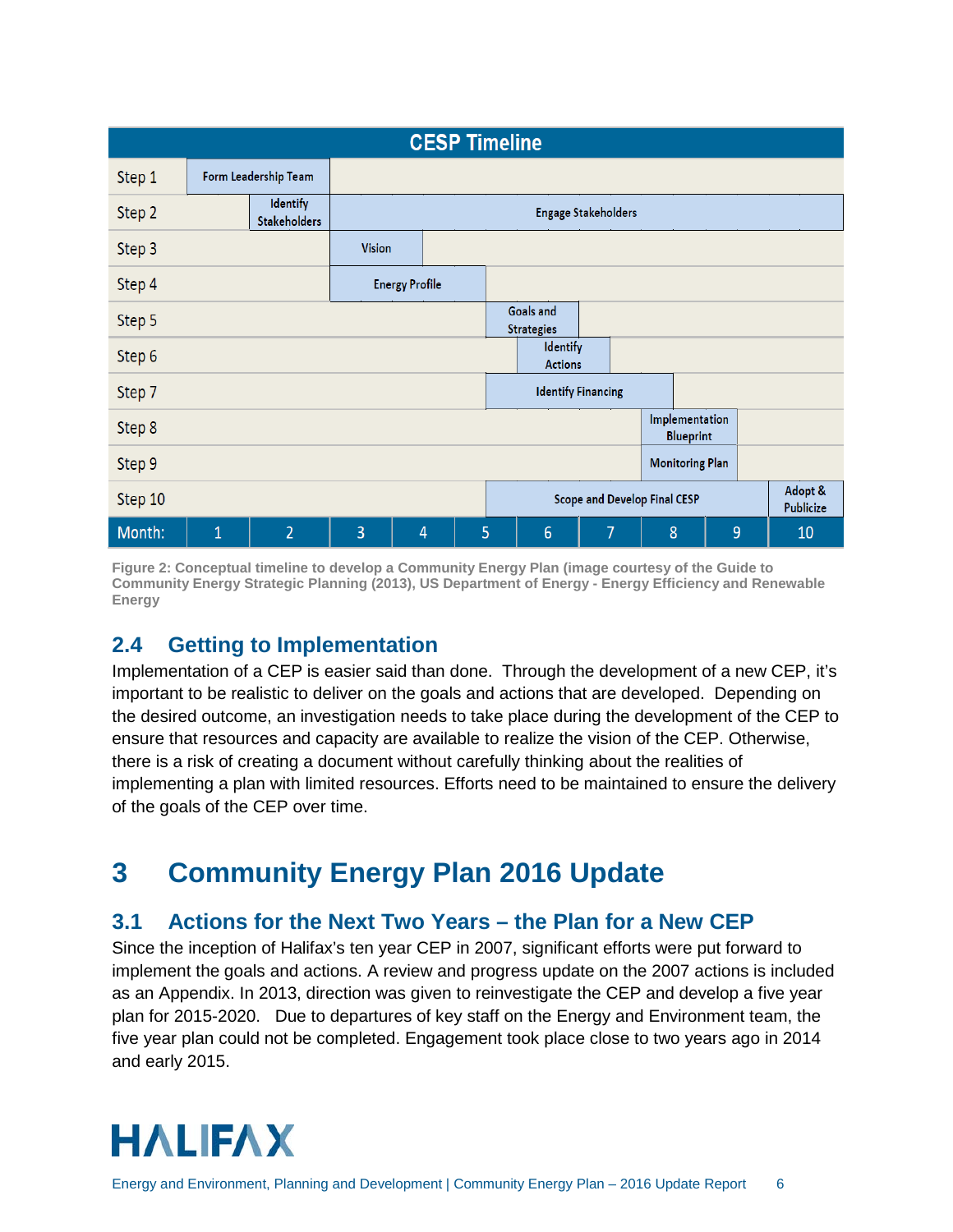Since direction was given to create a new two to five year plan beginning 2015, the political environment has changed at both the provincial and federal levels and advances continue within the field of energy management. Canada committed to play a role in mitigating climate change at the Paris Climate Conference last year and has been busy laying out a plan and necessary resources to do just that. Planning for a new comprehensive CEP for 2018 allows the municipality to develop the plan alongside all of the new and very significant initiatives that are under development now to strive towards a low carbon economy.

It's anticipated that two years from now, HRM will adopt a new CEP that will shape the conversation around energy for a decade. To get there, key corporate and community actions (new and ongoing) are outlined below to be completed over the next two years. These actions are required to be prepared as an organization and as a community to create an impactful and successful CEP.

# <span id="page-11-0"></span>**3.2 Corporate Actions**

The following actions will provide the necessary information and awareness to guide the development of the new ten-year CEP. The following actions are detailed below:

- *1. Create an Energy Leadership Team*
- *2. Focus and Refine Corporate Energy Management Program*
- *3. Investigate an Energy Efficiency and Solar Energy Integration Plan*
- *4. Explore District Energy and Combined Heat and Power Pilot Opportunities*
- *5. Explore an Enhanced Outdoor Lighting Strategy*
- *6. Review of Transportation Impact – Fleets*

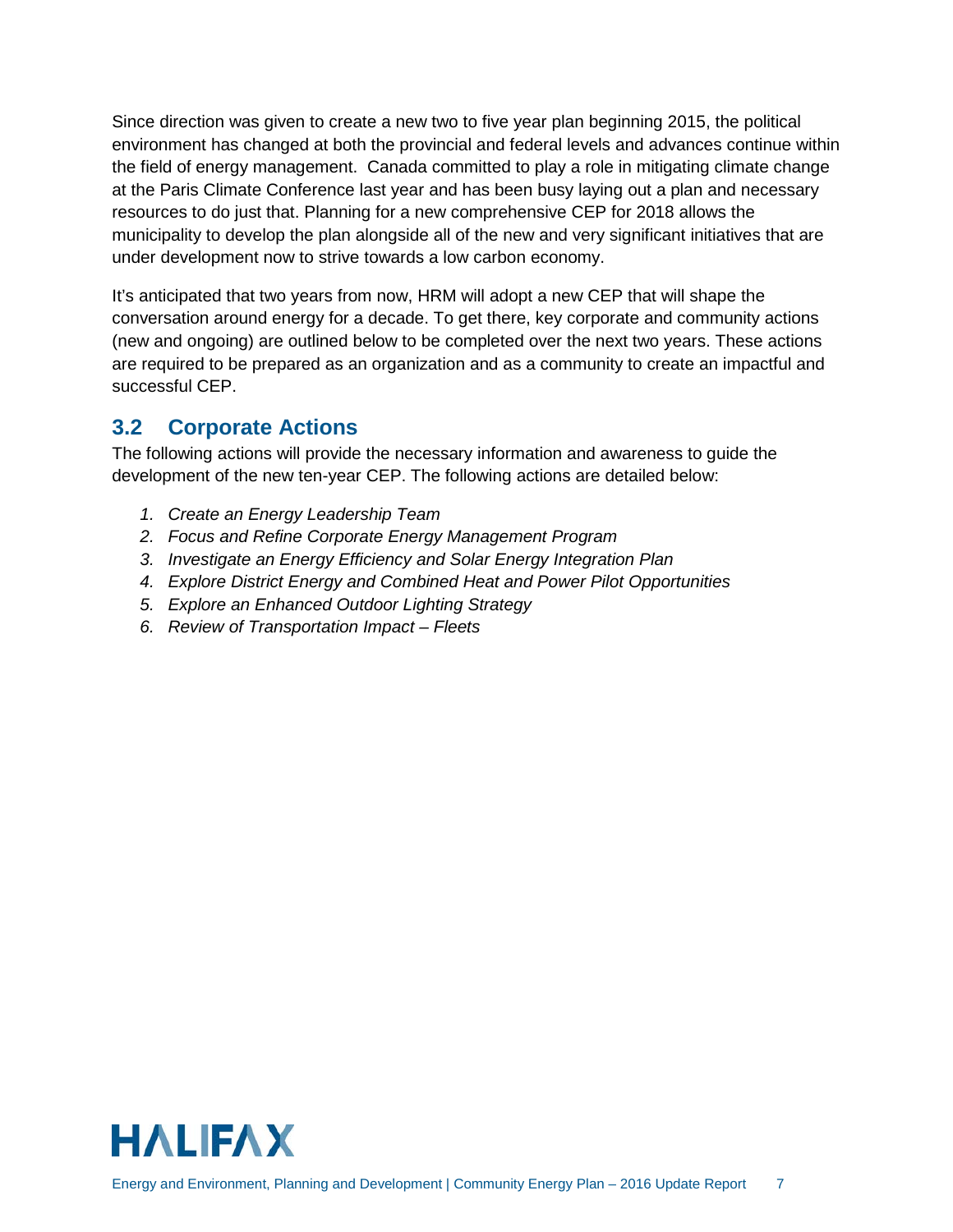**Table 1: Summary of deliverables and accountability for HRM corporate actions**

| <b>Action</b>                                           | <b>Estimated Time for</b>  | <b>Key Group</b>          | <b>Other</b>                                                                                                                                                                                                                                                                                                                                                                                                      | <b>Financial</b>                                                                                                                                                                                             |
|---------------------------------------------------------|----------------------------|---------------------------|-------------------------------------------------------------------------------------------------------------------------------------------------------------------------------------------------------------------------------------------------------------------------------------------------------------------------------------------------------------------------------------------------------------------|--------------------------------------------------------------------------------------------------------------------------------------------------------------------------------------------------------------|
|                                                         | <b>Completion</b>          | Responsible               | <b>Stakeholders</b>                                                                                                                                                                                                                                                                                                                                                                                               | <b>Implications</b>                                                                                                                                                                                          |
| Create an<br><b>Energy</b><br>Leadership<br><b>Team</b> | Establish in 3 to 6 months | Energy and<br>Environment | Managers,<br>Directors or<br>Department<br>Champions from:<br><b>Facility Design</b><br>and Construction,<br><b>Facilities</b><br>Management,<br>Real Estate,<br>Planning and<br>Development,<br>Procurement, ICT,<br>CAO's Office,<br>Government<br><b>Relations &amp;</b><br>External Affairs,<br>Parks and<br>Recreation,<br>Transportation<br>and Public Works,<br>Transit, Police,<br>Fire, Halifax<br>Water | No cost to HRM<br>Opportunity to<br>strategically<br>collaborate<br>across business<br>units.<br>Build subject<br>matter expertise<br>and leads to<br>defined roles to<br>help meet<br>targets and<br>goals. |

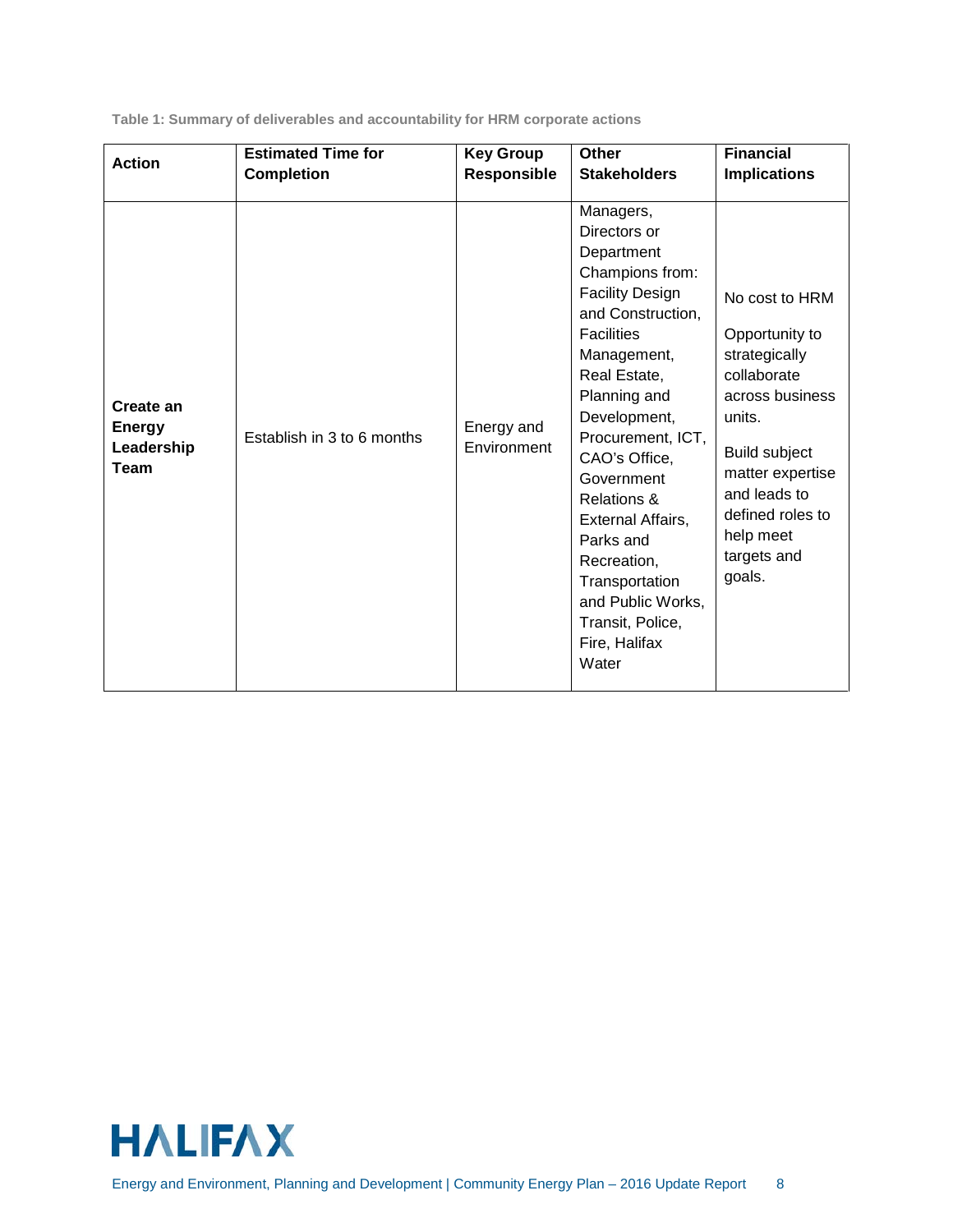| <b>Action</b>                                                                                       | <b>Estimated Time for</b>                                                                                                                                                                                                                                                                                                                                                                                                                                                                                                   | <b>Key Group</b>                                                                                       | <b>Other</b>                                                                                                                                                                                                                                                                                                                                                                                                                                             | <b>Financial</b>                                                                                                                                                         |
|-----------------------------------------------------------------------------------------------------|-----------------------------------------------------------------------------------------------------------------------------------------------------------------------------------------------------------------------------------------------------------------------------------------------------------------------------------------------------------------------------------------------------------------------------------------------------------------------------------------------------------------------------|--------------------------------------------------------------------------------------------------------|----------------------------------------------------------------------------------------------------------------------------------------------------------------------------------------------------------------------------------------------------------------------------------------------------------------------------------------------------------------------------------------------------------------------------------------------------------|--------------------------------------------------------------------------------------------------------------------------------------------------------------------------|
| <b>Focus &amp; Refine</b><br>Corporate<br><b>Energy</b><br><b>Management</b><br>Program             | <b>Completion</b><br><b>Engagement with Staff</b><br>1.<br>6 months<br><b>Benchmark Buildings</b><br>2.<br>6 months<br>$\bullet$<br><b>Building Optimization</b><br>3.<br>Plan in 6 months<br>$\bullet$<br>Implementation 12 to<br>$\bullet$<br>24 months<br>Measurement and<br>4.<br>Verification Planning<br>Plan in 6 months<br>$\bullet$<br>Implementation<br>$\bullet$<br>ongoing<br><b>HRM Sustainability</b><br>5.<br>Policy<br>24 months<br><b>Examine Energy</b><br>6.<br><b>Efficiency Fund</b><br>6 to 12 months | Responsible<br>Energy and<br>Environment                                                               | <b>Stakeholders</b><br>Facility Design &<br>Construction,<br><b>Facilities</b><br>Management,<br>Real Estate,<br>Planning and<br>Development,<br>Procurement, ICT,<br>CAO Office,<br>Government<br><b>Relations &amp;</b><br>External Affairs,<br>Parks and<br>Recreation,<br>Transportation<br>and Public Works,<br>Transit, Police.<br><b>Efficiency Nova</b><br>Scotia has a<br><b>Strategic Energy</b><br>Management<br>program and<br>could assist. | <b>Implications</b><br>No cost to HRM<br>unless<br>consultant hired<br>to assist.<br>Avoided costs to<br>operations and<br>spending on<br>energy.                        |
| Investigate<br><b>Energy</b><br><b>Efficiency and</b><br><b>Solar Energy</b><br>Integration<br>Plan | <b>Energy Efficiency</b><br>Investigate recapitalization<br>plan and integrate $-6$<br>months<br>Solar Energy<br>Investigate Solar Integration<br>for Provincial Program $-2$ to<br>6 months<br>Implementation 12 to 36<br>months                                                                                                                                                                                                                                                                                           | Energy and<br>Environment,<br>Facility<br>Design &<br>Construction,<br><b>Facilities</b><br>Management | Real Estate,<br>Finance, Legal<br>External: NS<br>Department of<br>Energy, Efficiency<br>Nova Scotia                                                                                                                                                                                                                                                                                                                                                     | No cost to<br>investigate<br>opportunity.<br>Implementation<br>costs will be<br>presented to<br>Council.<br>Avoided costs to<br>operations and<br>spending on<br>energy. |

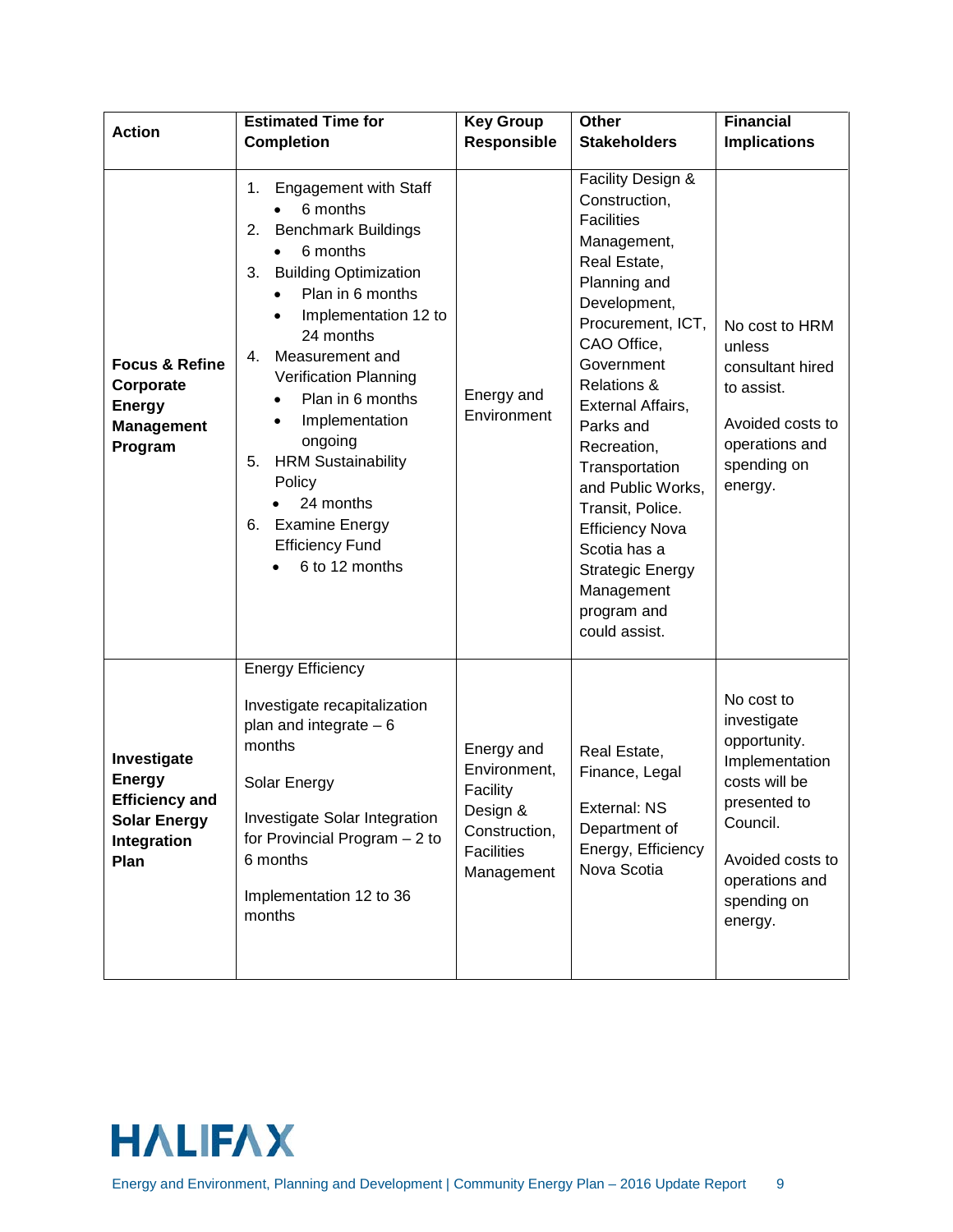| <b>Action</b>                                                                                                             | <b>Estimated Time for</b><br><b>Completion</b>                                                                                                     | <b>Key Group</b><br><b>Responsible</b>                             | Other<br><b>Stakeholders</b>                                                | <b>Financial</b><br><b>Implications</b>                                                                                                              |
|---------------------------------------------------------------------------------------------------------------------------|----------------------------------------------------------------------------------------------------------------------------------------------------|--------------------------------------------------------------------|-----------------------------------------------------------------------------|------------------------------------------------------------------------------------------------------------------------------------------------------|
| <b>Explore District</b><br><b>Energy and</b><br><b>Combined Heat</b><br>and Power<br><b>Pilot</b><br><b>Opportunities</b> | Investigate opportunities as<br>they arise, such as the<br>Cogswell Exchange and the<br>Dartmouth 4-pad for district<br>energy potential. Ongoing. | Energy and<br>Environment,<br>Facility<br>Design &<br>Construction | <b>Facilities</b><br>Management,<br>Real Estate,<br>Finance                 | No cost to<br>investigate.<br>Potential for<br>avoided costs<br>and a revenue<br>stream. Capital<br>expenditures will<br>be presented to<br>Council. |
| <b>Explore an</b><br><b>Enhanced</b><br>Outdoor<br>Lighting<br><b>Strategy</b>                                            | Investigate within 12 months                                                                                                                       | Energy and<br>Environment,<br>Parks and<br>Recreation              | <b>Facilities</b><br>Management,<br>Transportation &<br><b>Public Works</b> | No cost to<br>investigate.<br>Results in cost<br>savings.                                                                                            |
| <b>Review of</b><br><b>Transportation</b><br><b>Impact - Fleets</b>                                                       | 24 months                                                                                                                                          | Energy and<br>Environment,<br>Corporate<br>Fleet, Transit          | Police, Fire                                                                | No cost unless<br>consultant hired.<br><b>Financial benefit</b><br>if projects go<br>forward.                                                        |

### <span id="page-14-0"></span>**3.2.1 Create an Energy Leadership Team**

The creation of an Energy Leadership Team will include key decision makers or champions from each Business Unit to identify needs, priorities, and support to develop a strong internal team who will work together to reduce operational costs related to energy. This team will foster collaboration across the organization to avoid energy consumption and greenhouse gas emissions. This will be an important team to identify opportunities and resources for the near term and to help plan various scenarios for the long-term vision of the CEP.

### <span id="page-14-1"></span>**3.2.2 Focus and Refine Corporate Energy Management Program**

An Energy Management Program (EMP) will highlight transparency and responsibility to tax payers in HRM by showing how the municipality is avoiding energy costs today and into the future. There are several components to an EMP and the actions below can begin in the near future to collect the required information to develop the scenarios for the ten-year CEP.

Actions within this include but are not limited to:

- *1. Engagement with Staff*
- *2. Benchmarking Buildings*
- *3. Building Optimization*
- *4. Measurement and Verification Planning*

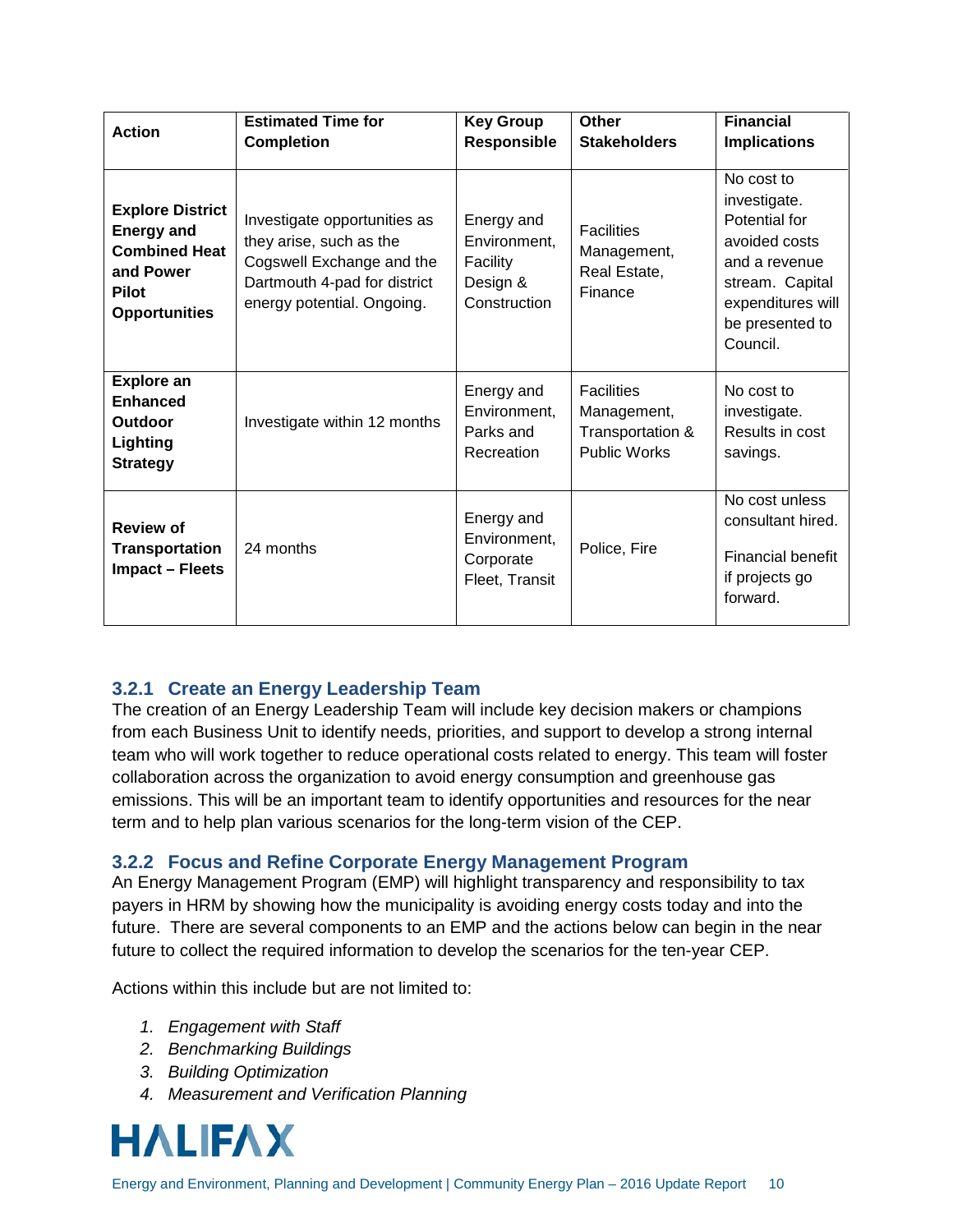- *5. HRM Sustainability Policy*
- *6. Energy Efficiency Reserve*

### *3.2.2.1 Engagement with Staff*

Once an Energy Leadership Team is in place, an EMP will further enhance the delivery of projects that avoid energy consumption by engaging staff throughout the organization. Energy management identifies strategies for improving a building's performance, and the most important component of the building is the people who occupy that space. Operation and maintenance staff play a key role to ensure that buildings are comfortable and everyone has a safe place to work. Staff will be engaged to gather ideas and solutions to improve comfort and avoid energy consumption.

### *3.2.2.2 Benchmark Buildings*

An important component to an EMP is to benchmark buildings. To verify the impact of Halifax's investments to avoid energy, a baseline of current energy performance is necessary to report on success. Creating a baseline of all owned buildings for energy performance will identify a priority list for action and will complement other work that has been completed such as the building recapitalization program. Energy consumption should be reported based on dependent variables that impact the energy performance of buildings, such as the size of the building, total heating and cooling degree days for the year, building use and the number of occupants. These dependent variables identify the largest consumers of energy, and allow for verification of the building's energy performance and the impact of capital energy projects.

With a strong baseline in place, decisions can be made in an informed manner to tackle the buildings that are performing the worst for energy consumption. The data will be used to support calculations for the best return on investment for energy efficiency, renewable and alternative energy projects. A strong baseline allows for projects to be verified upon completion to ensure the estimated energy savings were achieved as expected. Priority projects can be aligned with planned repairs or recapitalization projects to reduce construction costs. For example, when a roof is in need of replacement it is a good time to examine the potential for solar energy or replacement of roof top mechanical equipment for ventilation and indoor comfort requirements.

### *3.2.2.3 Building Optimization*

Optimizing the energy performance of HRM's current buildings should be examined as a priority in the near term. A good portion of the buildings in HRM have a building automation system through the use of controls, sensors, and data collection on performance. Over time, buildings that have controls and sensors tend to drift from optimal performance. Optimizing the buildings that currently have a building automation system provides near term energy savings and improves the working conditions for the building's occupants. This exercise can further identify capital replacements to improve the performance of the building when the system is accurately collecting data in real time.

### *3.2.2.4 Measurement and Verification Planning*

Further to building optimization, a measurement and verification plan is important to ensure that the capital investment to avoid energy consumption is performing as designed. This

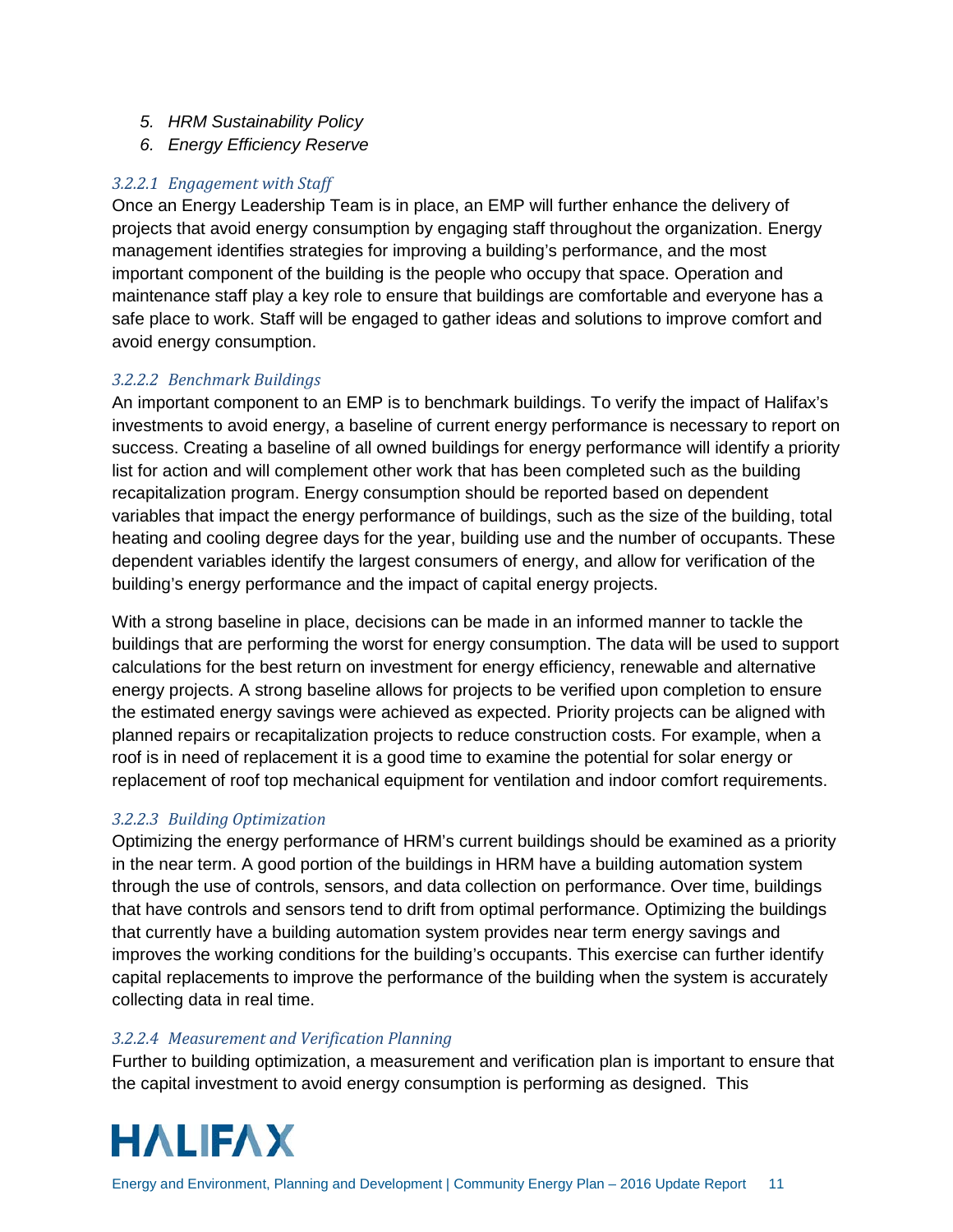requirement should be considered for inclusion in all future work on building systems that yield energy savings.

### *3.2.2.5 HRM Sustainability Policy*

In addition to an EMP, it is vital to have a corporate policy that can help understand why these initiatives are important and what it means for the municipality. An HRM Corporate Sustainability Policy should be considered going forward. This will help with highlighting the municipality's commitment to sustainability across the organization. The Sustainability Policy can highlight the importance of life cycle costing and why these need to be considered with tenders and request for proposals for any purchase of goods that have energy savings and overall efficiencies for staff.

### *3.2.2.6 Examine the Energy Efficiency Reserve*

The Energy Efficiency Reserve was established at approximately the same time as the CEP's adoption in 2007. The annual budget for the fund has historically ranged from \$300,000 to \$500,000 per year, without any guarantee of renewal.

This fund has been beneficial in meeting the actions that were set out in the 2007 CEP. The fund has supported studies and implementation of energy efficiency, renewable and alternative energy, and corporate district energy projects. The fund helps plan and reduce the incremental costs that are associated with these projects to ensure that operational savings are optimized to deliver reduced energy costs.

There is an opportunity to better utilize the reserve to help with renovations and new building designs. Efficiency Nova Scotia was created in 2011 after the fund was created in 2007. There is a lack of direction when applying energy efficiency rebates to projects and how these rebates should be allocated back to the fund to continue to be applied to future projects. Projects in various business units can benefit from rebate programs and the Energy Efficiency Reserve but their remains a lack of awareness of these opportunities. Currently, there is a lack of verification of actual avoided energy costs into the future to replenish the reserve for future use.

A well-structured reserve will support the Energy Management Program and ensure that energy efficiency, renewable and alternative energy projects are implemented in a seamless fashion without impacting other budgets. For example, Edmonton, Alberta has an Energy Management Revolving Fund [\(http://www.edmonton.ca/city\\_government/documents/EnergyManRevolvingFund.pdf\)](http://www.edmonton.ca/city_government/documents/EnergyManRevolvingFund.pdf) that allows a maximum of \$30,000,000 to be loaned through the Alberta Municipal Financing Corporation. The stipulation is that all projects must meet at least an eight year payback and the energy savings over this time are paid back to the fund to repay the loan for a given project. This allows for implementation of various projects without impacting the allocated capital expenditure for a new build or major renovation.

A similar fund could be set up in HRM so that budgets are not implicated and all departments can make use of the funding if they meet specific criteria. Such an approach would require consultation and investigation from Finance and collaboration with various departments. Another option is to restructure the reserve so that a certain percentage of all calculated savings from smart energy projects would be allocated back into the reserve through the budget process

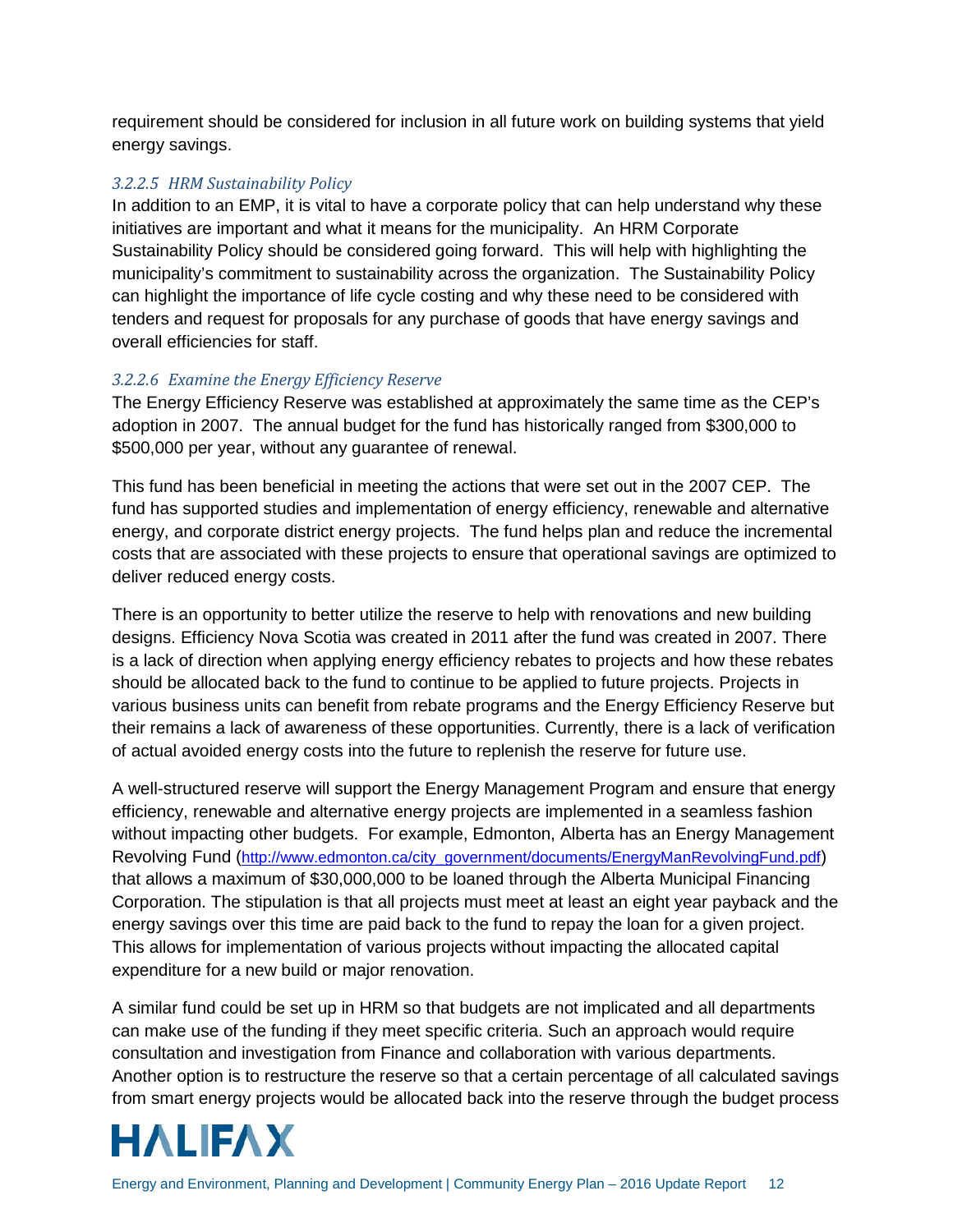the following year. These and other options all require improved measurement, verification and reporting on avoided energy costs.

### <span id="page-17-0"></span>**3.2.3 Investigate Energy Efficiency and Solar Energy Integration Plan**

Energy efficiency is the lowest cost fuel resource and should continue to be implemented as a priority for the municipality. Strategies through the EMP could enable implementation of energy efficiency through an energy efficiency purchasing policy. Tenders and awards of contracts should examine the benefits of life cycle costing to enable the application of energy efficiency technologies. The incremental cost difference between a standard purchase as compared to an energy efficient purchase is usually offset through the technology's useful lifespan. Programs and services available through Efficiency Nova Scotia should be utilized to ensure support for implementation to help offset the incremental cost difference between energy efficient technologies and business-as-usual technologies.

HRM has a number of solar energy systems installed throughout its building stock. These include a number of solar thermal and solar photovoltaic (PV) energy systems. There have been a few maintenance issues that have risen with these systems since their implementation. To ensure the expected lifetime savings, these systems need to be optimized as part of the building optimization initiative detailed above. Once an inventory is complete of the current status municipal solar energy systems, an ongoing operations and maintenance plan should be developed. Monitoring systems will be installed to report actual energy delivered for those systems that do not currently have them. This exercise will also help identify lessons learned to improve the installation of future systems.

The province of Nova Scotia is currently developing a program that is meant to help with the integration of solar photovoltaic (PV) energy systems for municipalities, non-profit organizations, and First Nation communities. This program is expected to launch in 2017 and staff have done some work to be in a position to participate should the program make financial and environmental sense. A summer student conducted an analysis of the solar potential of corporately-owned buildings to determine top candidate buildings that could be considered for the program. Details of the provincial program will be released in the coming months.

### <span id="page-17-1"></span>**3.2.4 Explore District Energy and Combined Heat and Power Pilot Opportunities**

District energy provides an opportunity to reduce greenhouse gas emissions and provide efficiencies of scale within operations for municipal buildings to connect to existing or future district energy systems. Waste heat generated at HRM facilities can be used within the building or delivered to neighbouring buildings. Arenas present a unique opportunity due to the amount of heat that is created in the process of creating ice. If the waste heat is delivered to another building or use, other mechanical systems do not have to work as hard to transfer the waste heat, a win-win situation.

The opportunity for combined heat and power (CHP) systems would enable Halifax not only to generate electricity at appropriate facilities but also capture the waste heat and deliver it for another use. These systems are expanding rapidly in European countries as they've identified this measure as a key strategy to meet their Energy Efficiency Directive from 2012. An

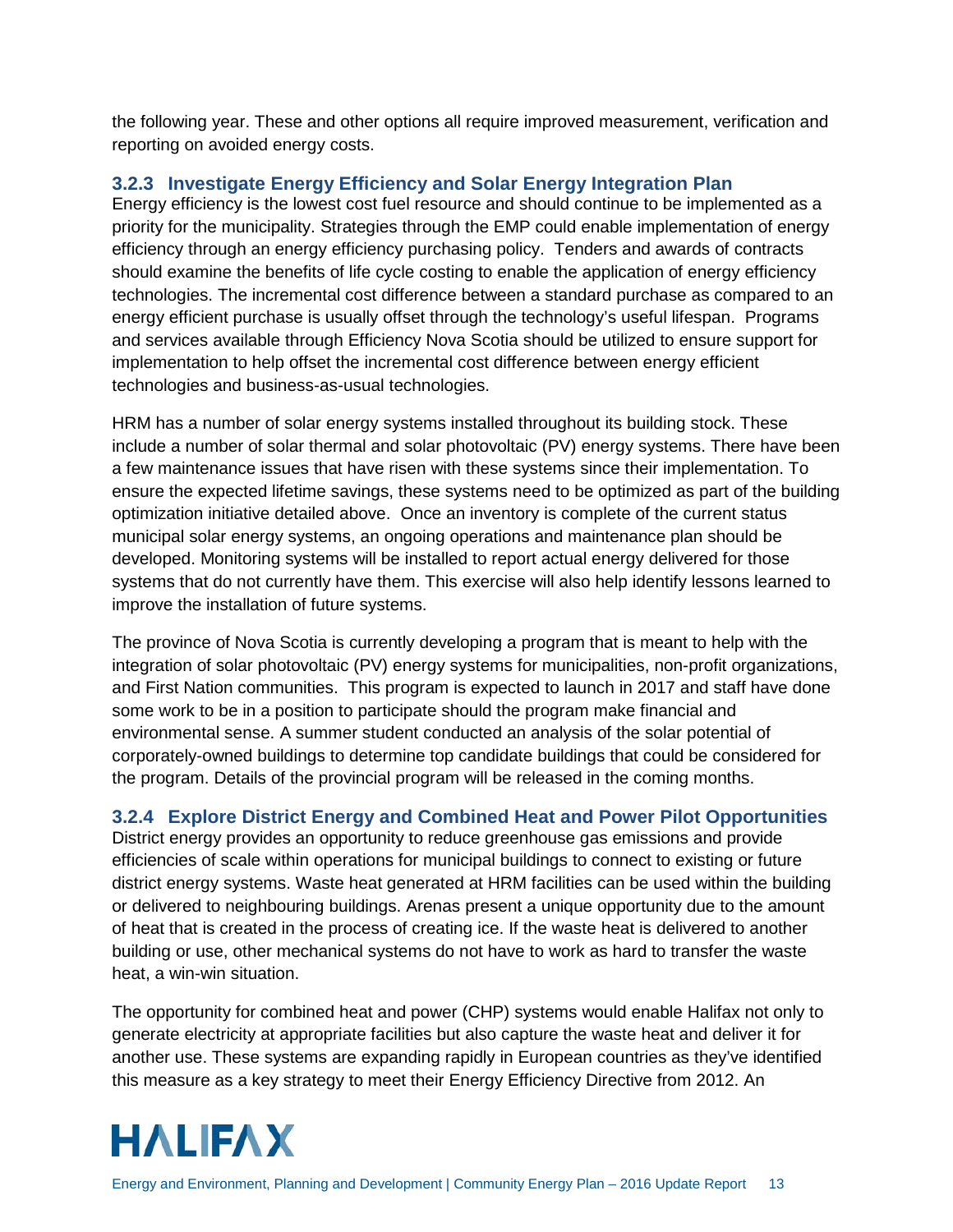investigation would highlight the opportunity for Halifax to implement CHP technology in a strategic manner to meet our greenhouse emission targets and to offer a stable electrical power source even in cases of emergencies. Pilots for each of these technologies will generate a deeper understanding of the opportunity that they can provide the municipality.

### <span id="page-18-0"></span>**3.2.5 Explore an Enhanced Outdoor Lighting Strategy**

Work continues to convert outdoor lighting for streetlights and facilities to more efficient lighting solutions. This strategy would examine the possibility of better lighting control strategies for areas such as sportsfields and tennis courts to reduce the run times, especially when the outdoor facility is not in use.

### <span id="page-18-1"></span>**3.2.6 Review of Transportation Impact – Fleets**

Transportation involves substantial costs for fueling the fleet for transit, fire, police, and fleet vehicles. Over the next two years, an investigation to identify opportunities for efficiencies within these fleets will be conducted in collaboration with the associated business units.

Idle free campaigns have been in place for a number of years. Reducing idling avoids unnecessary energy costs and greenhouse gas emissions. Some municipal fleets, such as Ontario Police, have incorporated systems in police vehicles that reduce idling while maintaining necessary comfort for staff in these vehicles. Halifax has considered this and other opportunities in the past. An investigation to determine potential actions and savings will be included in the new CEP.

Alternative fuels are being considered within municipal fleets. Electric vehicles are becoming more popular and the cost has decreased in recent years. Halifax could be a leader in the adoption of electric vehicles. Charging stations have been included in some of Halifax's new buildings. Further, Transit has received funding from the federal government to conduct an electric bus pilot project. Arguments have been made that the greenhouse gas emissions are similar between vehicles with internal combustion engines and electric vehicles in Nova Scotia due reliance on fossil fuels to generate electricity. However, Nova Scotia has set progressive targets to reduce emissions and more renewable and alternative technologies continue to be implemented. Maintenance costs tend to be lower for electric vehicles than internal combustion motor vehicles. An investigation to examine the potential for adoption of electric vehicles would help quantify the current opportunity.

### <span id="page-18-2"></span>**3.3 Community Actions**

To properly address the needs of the communities in HRM, public consultation will be a key requirement over the next two years to help shape the next CEP. The initiatives highlighted are meant to enable activities within the communities of HRM and do not indicate a commitment from HRM to assume responsibility of establishing an operational role. The following four initiatives will begin to be investigated internally to determine their feasibility and whether municipal barriers exist to enable them:

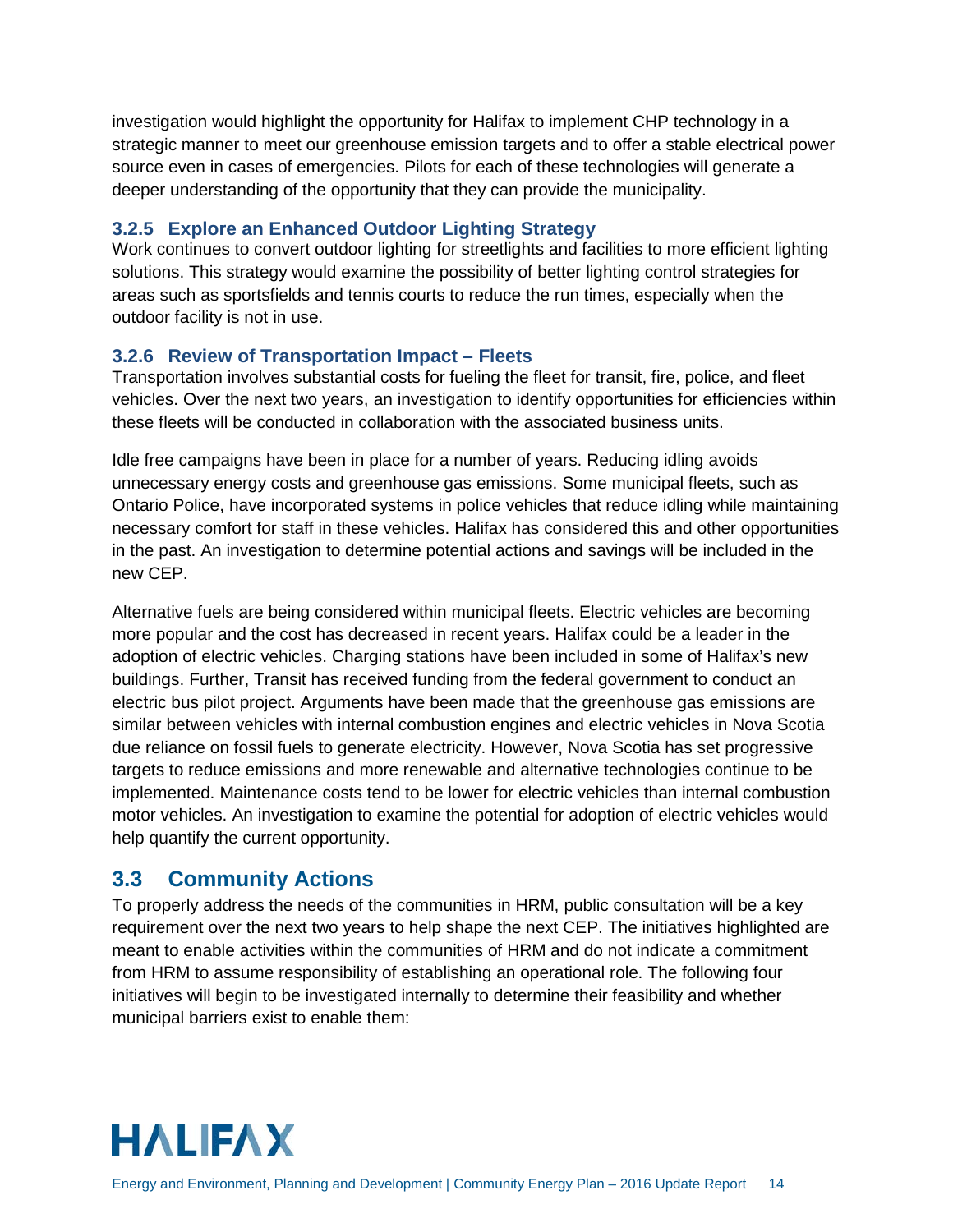- *1. Investigate Property Assessed Clean Energy (PACE) Financing*
- *2. Research Neighbourhood District Energy Opportunities*
- *3. Investigate Building Code and Land Use Bylaws for New Developments*
- *4. Create an Energy Hub for Residents*

**Table 2: Summary of deliverables and accountability for community actions**

| <b>Action</b>                                                                                       | <b>Estimated Time</b><br>for Completion | <b>Key Group</b><br><b>Responsible</b>                    | Other<br><b>Stakeholder</b><br><b>Involvement</b> | <b>Financial</b><br><b>Implications</b>                                                                                                                                                                                                                                                                          |
|-----------------------------------------------------------------------------------------------------|-----------------------------------------|-----------------------------------------------------------|---------------------------------------------------|------------------------------------------------------------------------------------------------------------------------------------------------------------------------------------------------------------------------------------------------------------------------------------------------------------------|
| Investigate<br><b>PACE Financing</b>                                                                | 12 months                               | Energy and<br>Environment                                 | Legal                                             | None to review<br>and recommend.<br>None to<br>$implement -$<br>financing<br>mechanism and<br>cost recovery<br>similar to Solar<br>City<br><b>Financial benefit</b><br>to property owners<br>to mitigate a<br>significant burden<br>for upfront capital<br>costs. Increases<br>local capacity and<br>job growth. |
| <b>Research</b><br>Neighbourhood<br><b>District Energy</b><br><b>Opportunities</b>                  | 3 to 6 months                           | Energy and<br>Environment,<br>Planning and<br>Development | Legal                                             | None to review.<br>Cost benefit to<br>communities who<br>implement.                                                                                                                                                                                                                                              |
| Investigate<br><b>Building Code</b><br>and Land Use<br><b>Bylaws for New</b><br><b>Developments</b> | 12 to 24 months                         | Energy and<br>Environment,<br>Planning and<br>Development | Legal                                             | No cost to HRM.<br>Benefits to<br>community in<br>avoided energy<br>costs.                                                                                                                                                                                                                                       |

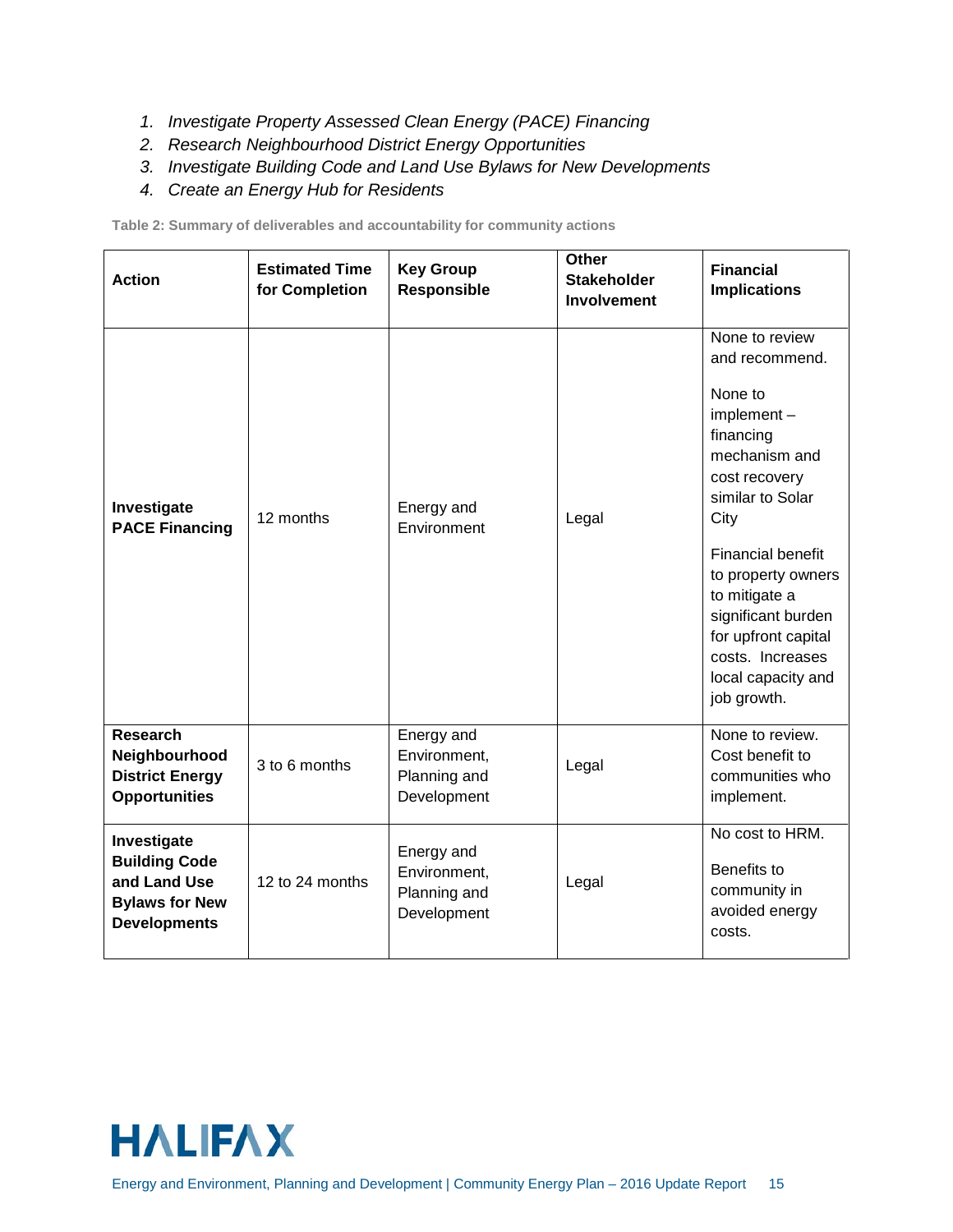| <b>Action</b>                                          | <b>Estimated Time</b><br>for Completion | <b>Key Group</b><br><b>Responsible</b> | Other<br><b>Stakeholder</b><br><b>Involvement</b>                                                                                  | <b>Financial</b><br><b>Implications</b> |
|--------------------------------------------------------|-----------------------------------------|----------------------------------------|------------------------------------------------------------------------------------------------------------------------------------|-----------------------------------------|
| <b>Create an Energy</b><br>Hub for<br><b>Residents</b> | 12 months                               | Energy and<br>Environment              | Corporate<br>Communications<br>External:<br><b>Efficiency Nova</b><br>Scotia, Clean NS<br>Foundation, NSP,<br>QUEST, CaGBC,<br>EAC | No cost to HRM.                         |

### <span id="page-20-0"></span>**3.3.1 Investigate Property Assessed Clean Energy (PACE) Financing**

Investigate the expansion of the Solar City program to a Property Assessed Clean Energy (PACE) program. The HRM Charter, section 79.2(ada), allows for financing for energy efficiency equipment and solar energy systems. Solar City relaunched in June 2016 after a successful pilot to include solar hot water, solar hot air, and solar photovoltaic (PV) energy systems for adoption to property owners. This program mitigates a common challenge with the upfront capital cost to invest in a solar energy system by offering financing over a ten year period.

PACE would enable support for deeper energy saving retrofits for property owners that heat their property with non-electric fuel sources. Efficiency Nova Scotia currently offers rebates and energy efficiency measures only for electrically-heated properties. A PACE program through HRM would help reduce the burden of the upfront capital costs for properties that heat with fossil fuels. The program could take an approach for supporting renovations that reduce the greenhouse gas footprint of properties.

Financial support for these types of retrofits may increase depending on decisions that will be made at the federal level to increase national mitigation efforts. Any new information, programs and funding opportunities will be considered in the ten-year CEP.

### <span id="page-20-1"></span>**3.3.2 Investigate Neighbourhood District Energy Opportunities**

District energy offers an opportunity for reduced greenhouse emissions and efficiencies of scale for energy distribution. There is a near term opportunity to investigate and research the requirements for a district energy by-law for areas that have, or are forecasted to have, significant density. These areas include:

- Cogswell lands
- Downtown Halifax and Dartmouth
- Centre Plan primary growth areas
- Centre Plan future growth areas
- Greenfield Developments

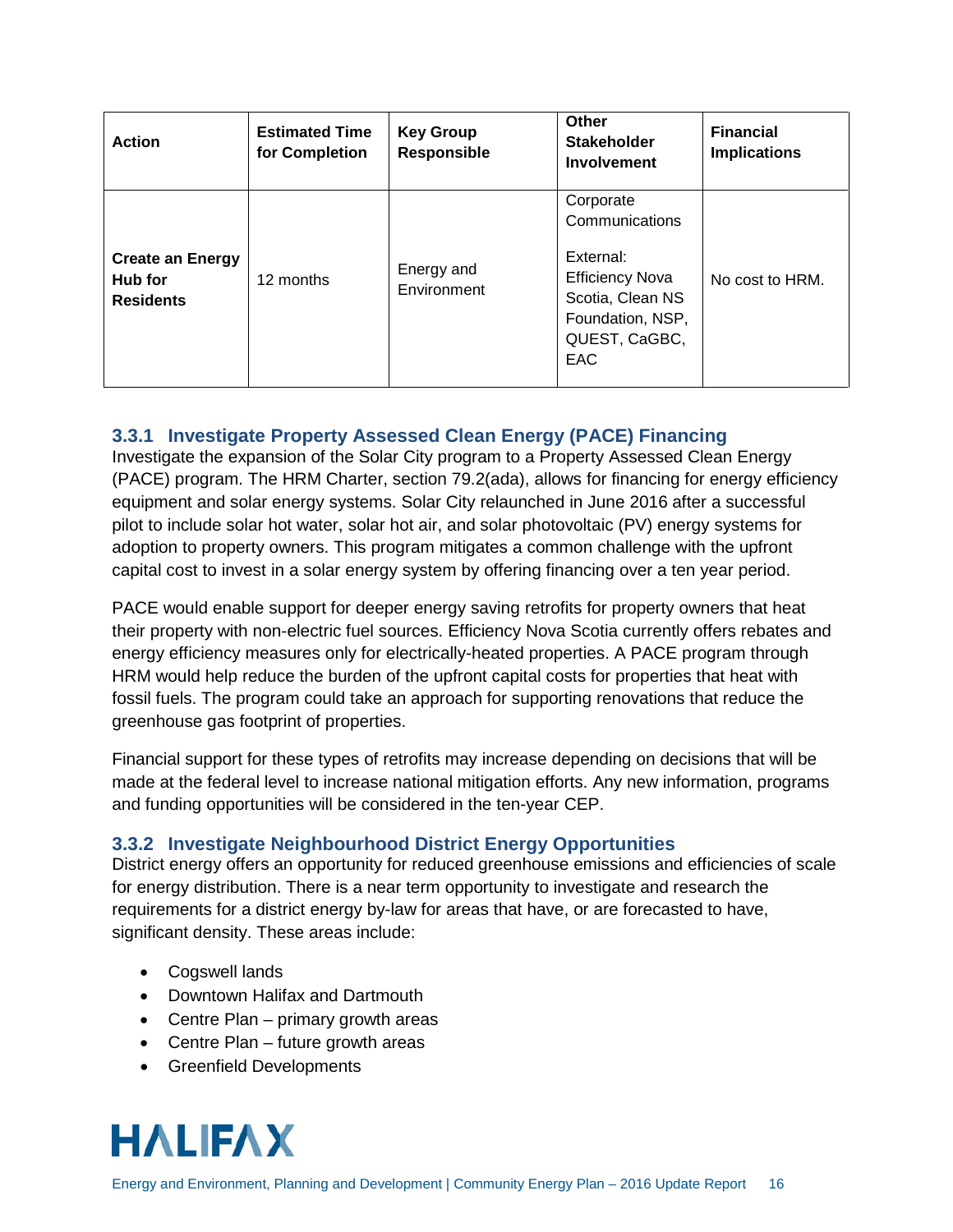The municipality cannot operate as a utility; however, it can play a role to enable proponents who want to implement district energy systems. Whether this requires changes to the Municipal Planning Strategy and/or the Land Use By-law will need to be investigated to enable the opportunity for proponents to deliver district energy on a community scale. A district energy bylaw could exist on its own or become a land use by-law for specific areas.

### <span id="page-21-0"></span>**3.3.3 Investigate Building Code and Land Use Bylaws for New Developments**

The municipality will continue to grow into the future. New developments are taking place in urban, suburban and rural areas of the municipality. There is an opportunity to set principles in place for greenfield developments to ensure that new communities are positioned well to optimize the energy of the sun. If proper street orientation at the time of development is in place to allow builders to position a new home to maximize access to solar, new homes have the opportunity to significantly reduce heating costs through the application of active or passive solar technologies. An examination of the land use by-laws for new areas to implement, at the very least, solar ready homes should take place.

For new commercial, multi-unit residential and mixed use buildings it would be beneficial to identify the avoided energy if all new buildings were built with a minimum 60% wall cover and a maximum 40% window cover. This would be compared to a common building practice as of late where buildings have complete window wall or curtain wall envelope assemblies that yield larger than necessary mechanical systems for heating and cooling. The new development should also optimize the opportunity for solar integration and green roofs to mitigate the heat island effect in urban settings.

Other strategies exist for new developments. The 2011 Model National Energy Code for Buildings (MNECB) was applied to the new building code. This is considered a vast improvement because the 1997 standard was applied prior to 2015. Since its adoption, there has been an improvement in building performance but there are opportunities for trade-offs that limit the impact of the MNECB. An investigation to identify best practices to understand how new buildings are designed and constructed will be undertaken.

### <span id="page-21-1"></span>**3.3.4 Create an Energy Hub for Residents**

There are a lot of external stakeholders who are doing great work to help communities mitigate their impacts on consuming energy. The municipality can create a central place for information and resources relevant to Halifax so residents can quickly identify programs and services that are available to them. This would include links and supporting resources to organizations such as, but not limited to:

- Efficiency Nova Scotia (ENS)
- Clean Nova Scotia Foundation
- Nova Scotia Power (NSP)
- Ecology Action Centre (EAC)
- Canada Green Building Council (CaGBC)
- Quality Urban Energy Systems of Tomorrow (QUEST)
- Canada Mortgage Housing Corporation (CMHC)

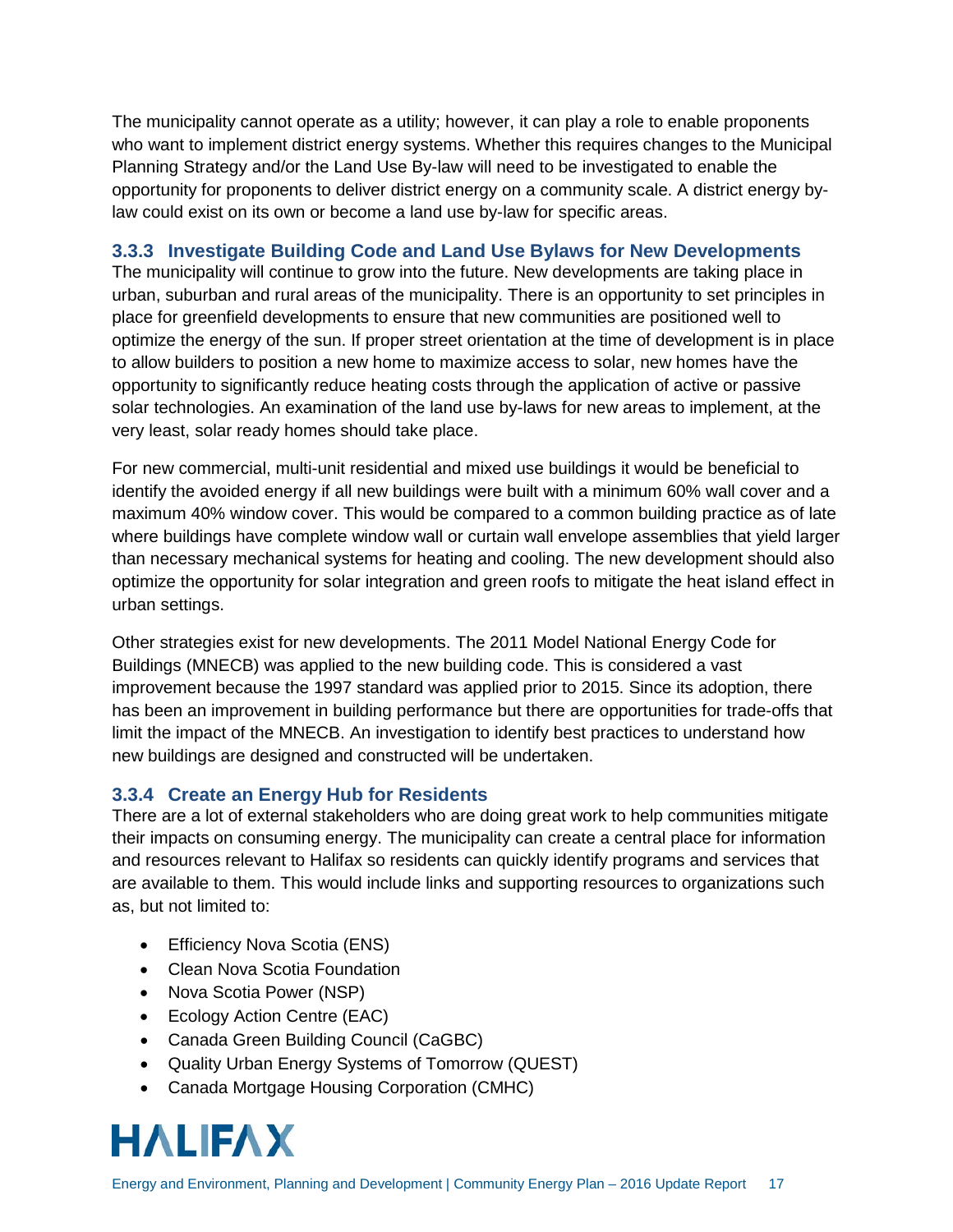- Natural Resources Canada Office of Energy Efficiency
- Nova Scotia Department of Energy
- Environment and Climate Change Canada

### <span id="page-22-0"></span>**3.4 Region**

Within the context of the CEP, collaboration will continue with other municipalities in Nova Scotia to determine best practices and lessons learned. Discussions will continue with relevant provincial departments, especially as discussions around the Electrical Plan for 2020 begin to take shape. As the federal government prepares to announce plans around a Low Carbon Economy, the new CEP will be positioned well to optimize efforts to take advantage of upcoming programs and initiatives.

# <span id="page-22-1"></span>**4 Next Steps**

### <span id="page-22-2"></span>**4.1 Setting the Stage for a Comprehensive Ten Year CEP**

The efforts noted above are necessary to complete over the next two years for the new CEP to include quantitative and qualitative analysis as well as specific goals and actions over ten years. A focus on corporate action is important so staff can take stock and analyze data to inform decision making to meet the municipality's goal to reduce greenhouse gas emission by 30% from 2008 levels by 2020. The new ten year CEP will also have the opportunity to establish other performance metrics that will move it well beyond the targets set for 2020. Engagement internally and externally will be a valuable exercise to include residents and the diverse mix of community groups in Halifax to be a part of Halifax's energy future. Within the first year, resources will be identified to develop a comprehensive CEP through hiring or contracting services through a request for proposals.

The formation of the Energy Leadership team will help identify key internal and external stakeholders. Resources will be identified to enable the strategies necessary for Halifax to become a leading municipality on the adoption of clean technology such as energy efficiency technology, renewable and alternative energy technologies, and to enlist best practices in energy management. Targets can be set for a significant portion of electricity to come from renewable and alternative energy generation, waste heat from municipal owned facilities will be optimized, utilization of combined heat and power systems to improve efficiencies of heating systems, building automation systems will be optimized to improve performance of the mechanical equipment and improve indoor comfort and air quality which will lead to better places of work for HRM employees.

The new ten year CEP will complement the efforts of the federal and provincial governments such as enabling municipal strategies to optimize opportunities with:

- Low Carbon Economy
- Federation of Canadian Municipalities
- Provincial Government

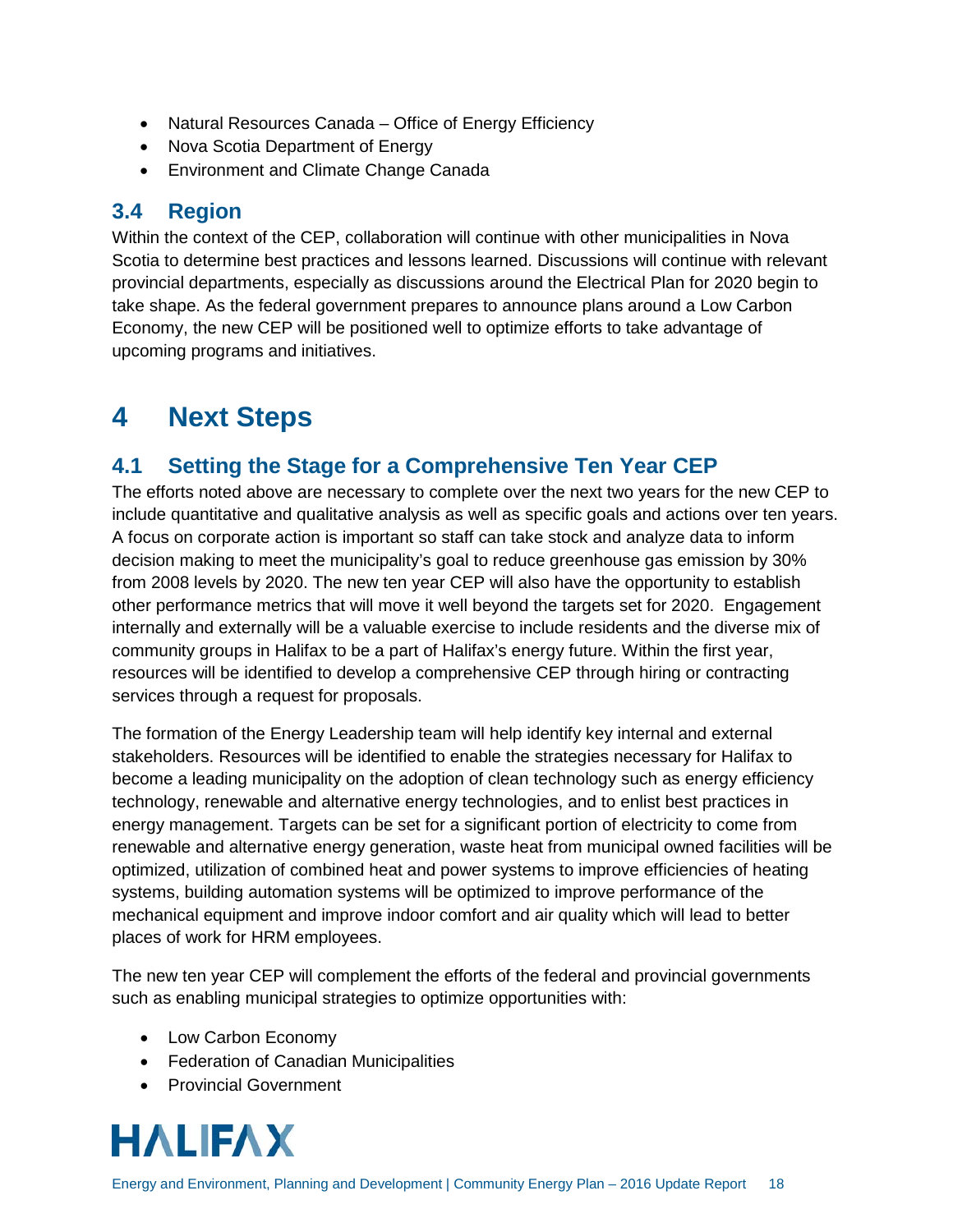- Nova Scotia Electrical Plan Review for 2020
- Pending Provincial Solar Program
- Efficiency Nova Scotia services and programs
- Applicable programs through the Clean Foundation

Updates are proposed to coincide every 4-5 years to ensure alignment and adaptability to a changing environment.

- 2018 Launch new CEP
- $\bullet$  2022 Review 1
- $\bullet$  2026 Review 2
- 2028 Report on Impact. Engage in new CEP to coincide with new Regional Plan.

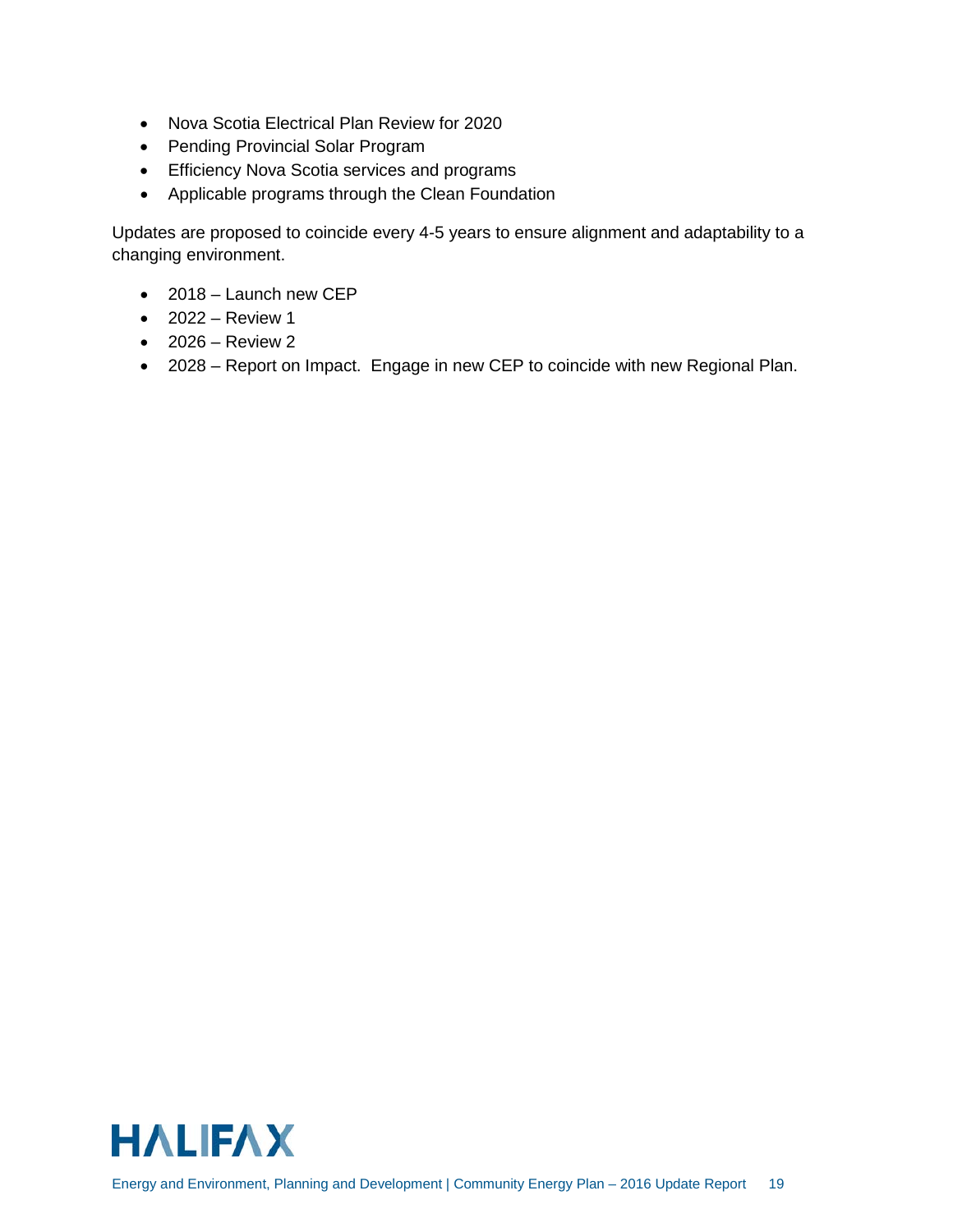# <span id="page-24-0"></span>**5 Appendix – Status Update for 2007 CEP Actions**

| <b>Goal 1: Improve the Energy Efficiency of Buildings</b>                                                                                                                                                                                                                                                                                                                                                                                                                                                |                                                                                                                                                                                                                                                                                                                                                                                                                                                                                                                                                                                                                                                                                                                                                                                                                                                                                                                                                                                                                                                                                                                                                                                                                                                                                          |  |  |
|----------------------------------------------------------------------------------------------------------------------------------------------------------------------------------------------------------------------------------------------------------------------------------------------------------------------------------------------------------------------------------------------------------------------------------------------------------------------------------------------------------|------------------------------------------------------------------------------------------------------------------------------------------------------------------------------------------------------------------------------------------------------------------------------------------------------------------------------------------------------------------------------------------------------------------------------------------------------------------------------------------------------------------------------------------------------------------------------------------------------------------------------------------------------------------------------------------------------------------------------------------------------------------------------------------------------------------------------------------------------------------------------------------------------------------------------------------------------------------------------------------------------------------------------------------------------------------------------------------------------------------------------------------------------------------------------------------------------------------------------------------------------------------------------------------|--|--|
| <b>ACTION</b>                                                                                                                                                                                                                                                                                                                                                                                                                                                                                            | <b>STATUS</b>                                                                                                                                                                                                                                                                                                                                                                                                                                                                                                                                                                                                                                                                                                                                                                                                                                                                                                                                                                                                                                                                                                                                                                                                                                                                            |  |  |
| <b>Corporate Actions</b>                                                                                                                                                                                                                                                                                                                                                                                                                                                                                 |                                                                                                                                                                                                                                                                                                                                                                                                                                                                                                                                                                                                                                                                                                                                                                                                                                                                                                                                                                                                                                                                                                                                                                                                                                                                                          |  |  |
| Retrofit existing HRM buildings for<br>energy efficiency improvements and<br>the use of renewable energy<br>technologies such as solar water<br>heating. Focus on large energy users:<br>arenas, community centres, libraries,<br>etc.:<br>Utilize demand side<br>$\bullet$<br>management (DSM)<br>programs as a resource tool<br>to reducing energy<br>consumption<br>Create a capital reserve fund<br>٠<br>for energy efficiency projects,<br>replenished by part of<br>savings from retrofit projects | Many successes in this area. Building retrofits since 2009<br>include:<br>Solar Energy Systems<br>18 solar installations on municipal buildings,<br>O<br>showcasing a range of available technologies for<br>domestic hot water or space heating.<br>7 solar photovoltaic (PV) installations since last<br>$\circ$<br>update<br>Dartmouth Sportsplex energy retrofit and conversion to<br>natural gas<br>Metro Transit facility, 200 IIsley Ave.<br>Alderney 5 - geothermal, district energy, lighting retrofit,<br>boiler retrofit<br>Conversions to natural gas<br>$\bullet$<br>Lighting upgrades (large initiative completed with<br>$\bullet$<br>assistance from Efficiency Nova Scotia)<br>Geothermal used in several buildings, including the<br>Alderney complex, East Dartmouth Community Centre,<br>New Dutch Settlement Station (#40), Fall River<br>District Energy projects completed for Dalhousie<br>$\bullet$<br>University complex, VG and QEII Hospitals, DND,<br>Halifax Police Headquarters and Centennial pool, and<br>Alderney 5 complex<br>Central library is 'district energy ready'<br>٠<br>HRM's energy efficiency reserve has been established<br>and is very successful in enabling energy efficiency<br>projects. Currently about \$300,000 goes in annually |  |  |
| Require higher standard of energy<br>efficiency and environmental design<br>in new HRM buildings.                                                                                                                                                                                                                                                                                                                                                                                                        | from savings.<br>All new HRM buildings are considered to be built to<br>$\bullet$<br>LEED silver standards or principles as a minimum.                                                                                                                                                                                                                                                                                                                                                                                                                                                                                                                                                                                                                                                                                                                                                                                                                                                                                                                                                                                                                                                                                                                                                   |  |  |

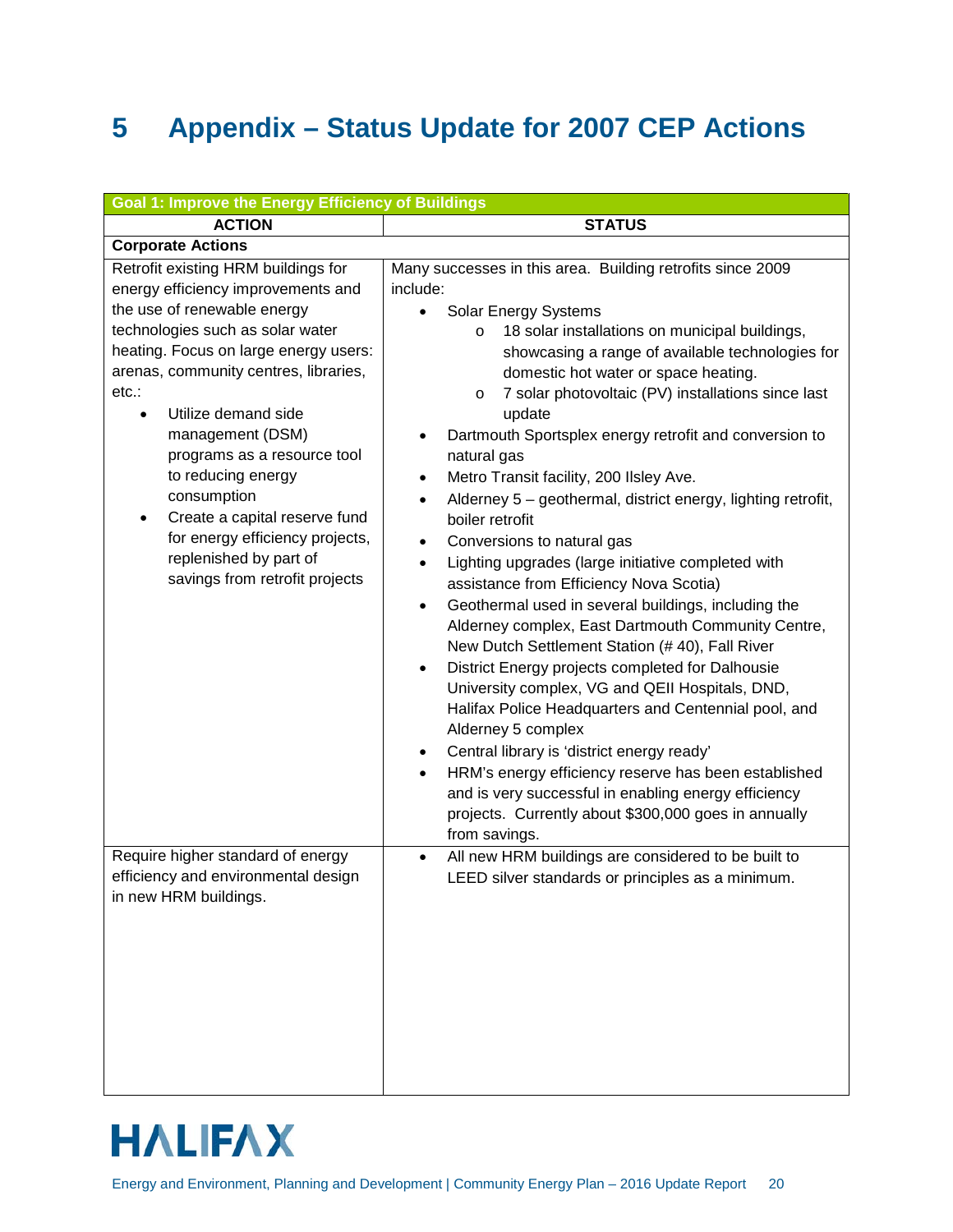| <b>Community Actions</b>                                                                                                                                                                                                                                                                                                                                                                                                                                        |                                                                                                                                                                                                                                                                                                                                                                                                                                                                                                                                                                                                                                                                                                                                                                                                                                                                                                                                                                     |
|-----------------------------------------------------------------------------------------------------------------------------------------------------------------------------------------------------------------------------------------------------------------------------------------------------------------------------------------------------------------------------------------------------------------------------------------------------------------|---------------------------------------------------------------------------------------------------------------------------------------------------------------------------------------------------------------------------------------------------------------------------------------------------------------------------------------------------------------------------------------------------------------------------------------------------------------------------------------------------------------------------------------------------------------------------------------------------------------------------------------------------------------------------------------------------------------------------------------------------------------------------------------------------------------------------------------------------------------------------------------------------------------------------------------------------------------------|
| Support existing programs to increase<br>energy efficiency and consumption<br>reduction in the residential sector:<br><b>EnerGuide for houses</b><br>$\bullet$<br>R-2000 Home by NS Home<br>$\bullet$<br><b>Builders Association</b>                                                                                                                                                                                                                            | HRM went beyond support and instead created an<br>innovative program called Solar City, to encourage and<br>enable home owners to install solar panels for domestic<br>hot water. HRM has achieved approval from the<br>Province of Nova Scotia to amend the HRM Charter to<br>allow participants to be billed as part of their annual tax<br>bill. Pilot project completed in 2015 with 388 solar hot<br>water installations. Second phase is underway as of<br>June 2016 supporting the installation of solar hot water,<br>hot air, and photovoltaic (PV) installations.<br>HRM participated in the development of the Model<br>$\bullet$<br>National Energy Code. The Province and the federal<br>agent EnerCan are conducting surveys of market places<br>and governments to measure status and develop a<br>strategy for implementation in all provinces and<br>territories. Model National Energy Code 2011 has been<br>adopted in provincial building code. |
| Adjust the building permit fee<br>structure to provide incentives for new<br>high efficiency homes based on<br>achieving an EnerGuide 77 and/or R-<br>2000 standard.                                                                                                                                                                                                                                                                                            | Nova Scotia applies energy performance regulations in<br>$\bullet$<br>Part 9 of the Code and requires compliance to<br>EnerGuide 80 for all dwellings; R2000 at 78 and<br>EnerGuide 77 are therefore moot in the circumstance.<br>All dwellings must and do meet 80 by either prescriptive<br>or performance means.                                                                                                                                                                                                                                                                                                                                                                                                                                                                                                                                                                                                                                                 |
| Promote incentives currently available<br>to support energy efficiency in<br>buildings, in particular:<br>NSE's 10% rebate on solar<br>$\bullet$<br>water heating systems<br>CMHC's 10% premium<br>$\bullet$<br>refund on its mortgage loan<br>insurance premiums<br><b>Federal Eco Energy Retrofit</b><br>$\bullet$<br>Program and the associated<br>provincial program<br>Utilize existing Conserve<br>$\bullet$<br>Nova Scotia energy efficiency<br>programs | Many changes to incentives and programs since 2007.<br>$\bullet$<br>HRM is investigating all opportunities in preparation for<br>the new CEP. This will take the shape of an Energy Hub<br>to centralize programs and information for property<br>owners in HRM.                                                                                                                                                                                                                                                                                                                                                                                                                                                                                                                                                                                                                                                                                                    |

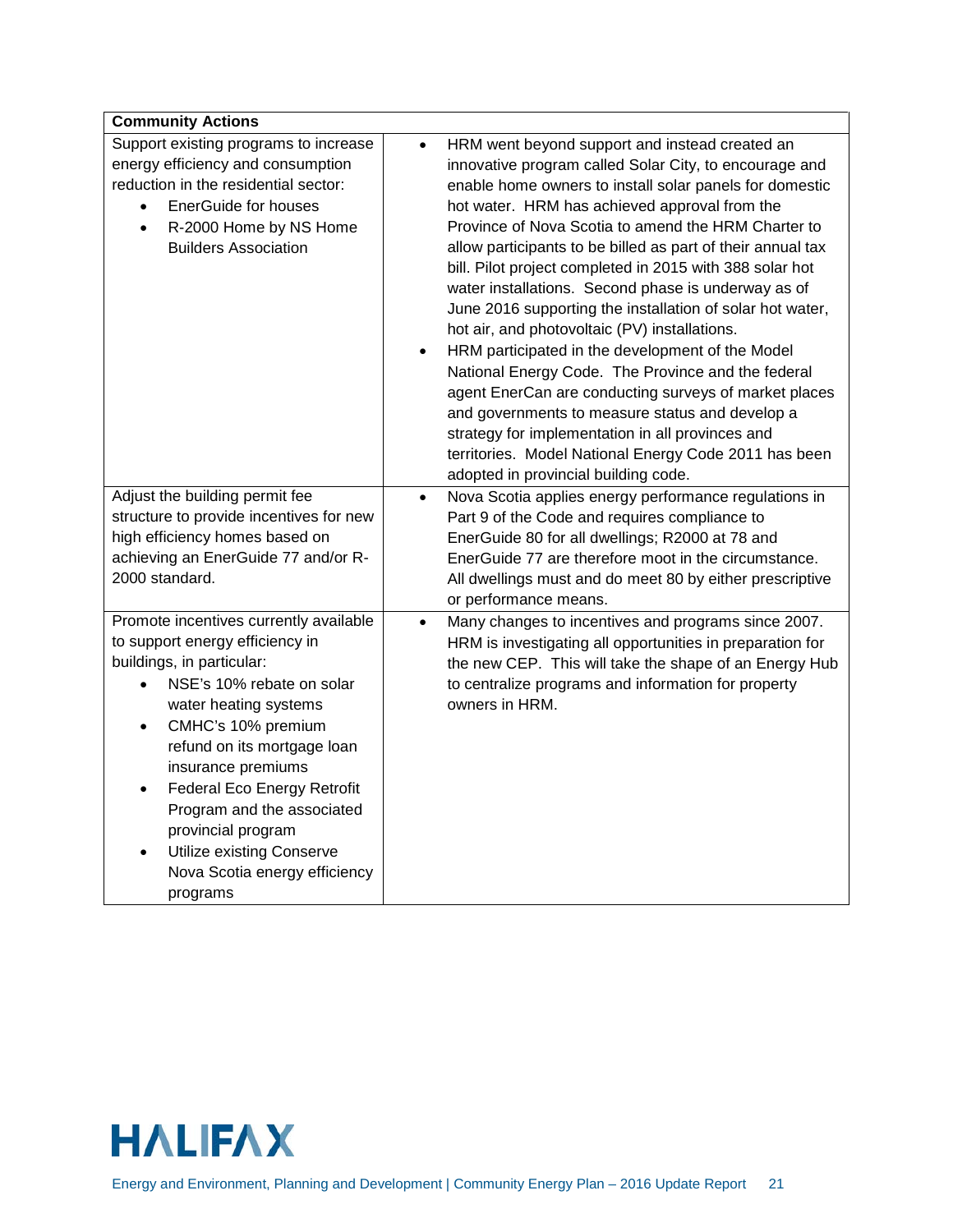| Use municipal code by-law changes                            | Not HRM authority. Review if opportunity exists to<br>$\bullet$                                                                                                                                                                                                                                                                                                                                                                                                                                                                                                                                                                                                                                                                                                                                                                                                                                                                                                |
|--------------------------------------------------------------|----------------------------------------------------------------------------------------------------------------------------------------------------------------------------------------------------------------------------------------------------------------------------------------------------------------------------------------------------------------------------------------------------------------------------------------------------------------------------------------------------------------------------------------------------------------------------------------------------------------------------------------------------------------------------------------------------------------------------------------------------------------------------------------------------------------------------------------------------------------------------------------------------------------------------------------------------------------|
| as lever to require EnerGuide ratings                        | influence.                                                                                                                                                                                                                                                                                                                                                                                                                                                                                                                                                                                                                                                                                                                                                                                                                                                                                                                                                     |
| on all existing homes, at time of sale,                      |                                                                                                                                                                                                                                                                                                                                                                                                                                                                                                                                                                                                                                                                                                                                                                                                                                                                                                                                                                |
| with involvement from the realtors                           | EGSPA's related goals are:                                                                                                                                                                                                                                                                                                                                                                                                                                                                                                                                                                                                                                                                                                                                                                                                                                                                                                                                     |
| association and the Province.                                | All new residential dwelling units constructed in the<br>Province will be required to achieve an EnerGuide rating<br>of 80 or meet energy conservation measures adopted in<br>the Nova Scotia Building Code Regulations made under<br>the Building Code Act after January 1, 2011.<br>All new residential dwelling units constructed in the<br>$\bullet$<br>Province that are within the scope of Part 9 of the<br>National Building Code of Canada will be required to<br>display an EnerGuide rating by the year 2008.<br>Following consultation with stakeholders,<br>$\circ$<br>mandatory labeling of new homes has been<br>replaced with a choice of either performance<br>based or prescriptive energy efficiency<br>requirements that were adopted in the Provincial<br>Building Code on December 31, 2009. These<br>requirements apply to both new single family<br>homes and all small buildings built under Part 9<br>of the National Building Code. |
|                                                              | *Note these goals do not relate to existing homes at the time of                                                                                                                                                                                                                                                                                                                                                                                                                                                                                                                                                                                                                                                                                                                                                                                                                                                                                               |
|                                                              |                                                                                                                                                                                                                                                                                                                                                                                                                                                                                                                                                                                                                                                                                                                                                                                                                                                                                                                                                                |
|                                                              | sale.                                                                                                                                                                                                                                                                                                                                                                                                                                                                                                                                                                                                                                                                                                                                                                                                                                                                                                                                                          |
| <b>Goal 2: Increase Transportation Choice and Efficiency</b> |                                                                                                                                                                                                                                                                                                                                                                                                                                                                                                                                                                                                                                                                                                                                                                                                                                                                                                                                                                |
| <b>ACTION</b>                                                | <b>STATUS</b>                                                                                                                                                                                                                                                                                                                                                                                                                                                                                                                                                                                                                                                                                                                                                                                                                                                                                                                                                  |
| <b>Corporate Actions</b>                                     |                                                                                                                                                                                                                                                                                                                                                                                                                                                                                                                                                                                                                                                                                                                                                                                                                                                                                                                                                                |
| Right-size the municipal fleet, assign                       | Ongoing activities include:                                                                                                                                                                                                                                                                                                                                                                                                                                                                                                                                                                                                                                                                                                                                                                                                                                                                                                                                    |
| vehicle use appropriately and                                | Replacement of gas with efficient diesel units<br>$\bullet$                                                                                                                                                                                                                                                                                                                                                                                                                                                                                                                                                                                                                                                                                                                                                                                                                                                                                                    |
| designate more vehicles for multi-use.                       | Investigation of alternative fuels<br>٠<br>$\bullet$                                                                                                                                                                                                                                                                                                                                                                                                                                                                                                                                                                                                                                                                                                                                                                                                                                                                                                           |
|                                                              | Smart Cars for employee use                                                                                                                                                                                                                                                                                                                                                                                                                                                                                                                                                                                                                                                                                                                                                                                                                                                                                                                                    |
|                                                              | Fleet driver training program                                                                                                                                                                                                                                                                                                                                                                                                                                                                                                                                                                                                                                                                                                                                                                                                                                                                                                                                  |
|                                                              | Use of a vehicle Right Sizing Filter and Life Cycle                                                                                                                                                                                                                                                                                                                                                                                                                                                                                                                                                                                                                                                                                                                                                                                                                                                                                                            |
| Continue and support HRM's                                   | Analysis for new vehicle purchases<br>$\bullet$                                                                                                                                                                                                                                                                                                                                                                                                                                                                                                                                                                                                                                                                                                                                                                                                                                                                                                                |
| Commuter Trip Reduction program.                             | HRM SmartTrip (now complete, new program under                                                                                                                                                                                                                                                                                                                                                                                                                                                                                                                                                                                                                                                                                                                                                                                                                                                                                                                 |
| Implement driver training for HRM's<br>fleet drivers.        | development)<br>Internal policy to restrict idling to a maximum of one<br>$\bullet$<br>minute and to prohibit HRM staff from using drive<br>through services while operating HRM vehicles<br>Driver training for Transit completed through Clean<br>Foundation                                                                                                                                                                                                                                                                                                                                                                                                                                                                                                                                                                                                                                                                                                 |

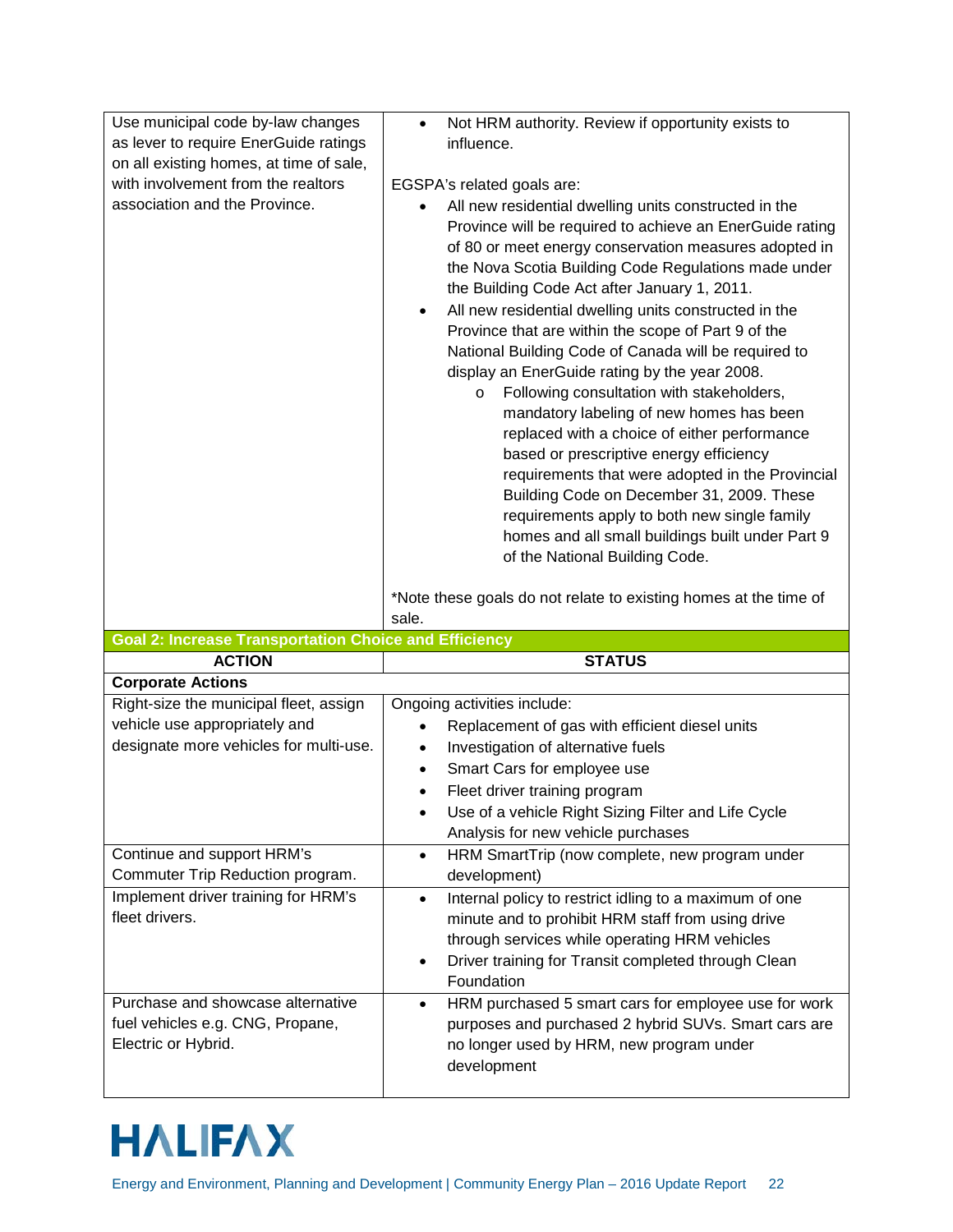| <b>Community Actions</b>                                                                                                                                                                                                                |                                                                                                                                                                                                                                                                                                                                                                                                                                                                                                                                                                                                                                                                                                                                  |
|-----------------------------------------------------------------------------------------------------------------------------------------------------------------------------------------------------------------------------------------|----------------------------------------------------------------------------------------------------------------------------------------------------------------------------------------------------------------------------------------------------------------------------------------------------------------------------------------------------------------------------------------------------------------------------------------------------------------------------------------------------------------------------------------------------------------------------------------------------------------------------------------------------------------------------------------------------------------------------------|
| Expand public transit services, in<br>particular:<br>Ferry service to Bedford<br>$\bullet$<br>Rapid bus transit to suburban<br>$\bullet$<br>areas<br>Neighbourhood shuttle buses<br>$\bullet$<br>connecting to rapid transit<br>network | Ferry service to Bedford not completed<br>$\bullet$<br>Completed rapid bus transit for Tantallon (MetroX),<br>$\bullet$<br>Sackville, Portland Hills and Woodside (MetroLink)<br>Completed community transit in Beaverbank, Porter's<br>$\bullet$<br>Lake and Sambro<br>Bike and Ride now available on all ALF routes,<br>conventional, MetroLink, MetroX, and the ferries. Bike<br>lockers available at the Cobequid, Sackville and Portland<br>Hills Terminals.<br>New bus route to airport and service extended in Porter's<br>Lake.<br>Integrated Mobility Plan is ongoing and will highlight<br>efficiencies and other opportunities<br>Investigation is ongoing for alternative fuel options for<br>$\bullet$<br>the fleet |
| Encourage implementation of the<br>Active Transportation Plan.                                                                                                                                                                          | Clean NS, EAC, Halifax Cycling Coalition, RP+5, Centre<br>$\bullet$<br>Plan.                                                                                                                                                                                                                                                                                                                                                                                                                                                                                                                                                                                                                                                     |
| Look into the possibility of<br>restructuring HRM's taxi zoning for<br>greater efficiency (e.g. fewer taxis<br>having to leave the airport without<br>passengers).                                                                      | HRM proposed a bylaw to eliminate taxi zoning; however<br>$\bullet$<br>the recommendation was not approved by Council                                                                                                                                                                                                                                                                                                                                                                                                                                                                                                                                                                                                            |
| <b>Goal 3: Increase Industrial Energy Efficiency</b>                                                                                                                                                                                    |                                                                                                                                                                                                                                                                                                                                                                                                                                                                                                                                                                                                                                                                                                                                  |
| <b>ACTION</b>                                                                                                                                                                                                                           | <b>STATUS</b>                                                                                                                                                                                                                                                                                                                                                                                                                                                                                                                                                                                                                                                                                                                    |
| <b>Community Actions</b><br>Encourage industrial process heat<br>recovery in industries such as<br>breweries, dairies and others.                                                                                                       | Not HRM mandate.<br>$\bullet$<br>Opportunity to review if waste heat is in a form of district<br>$\bullet$<br>energy.                                                                                                                                                                                                                                                                                                                                                                                                                                                                                                                                                                                                            |
| Encourage activities to focus<br>improvement on efficiencies in HRM-<br>based industrial processes, and for<br>businesses in partnership with<br>organizations such as the Eco-<br>efficiency Centre and CIPEC.                         | Not HRM mandate.                                                                                                                                                                                                                                                                                                                                                                                                                                                                                                                                                                                                                                                                                                                 |

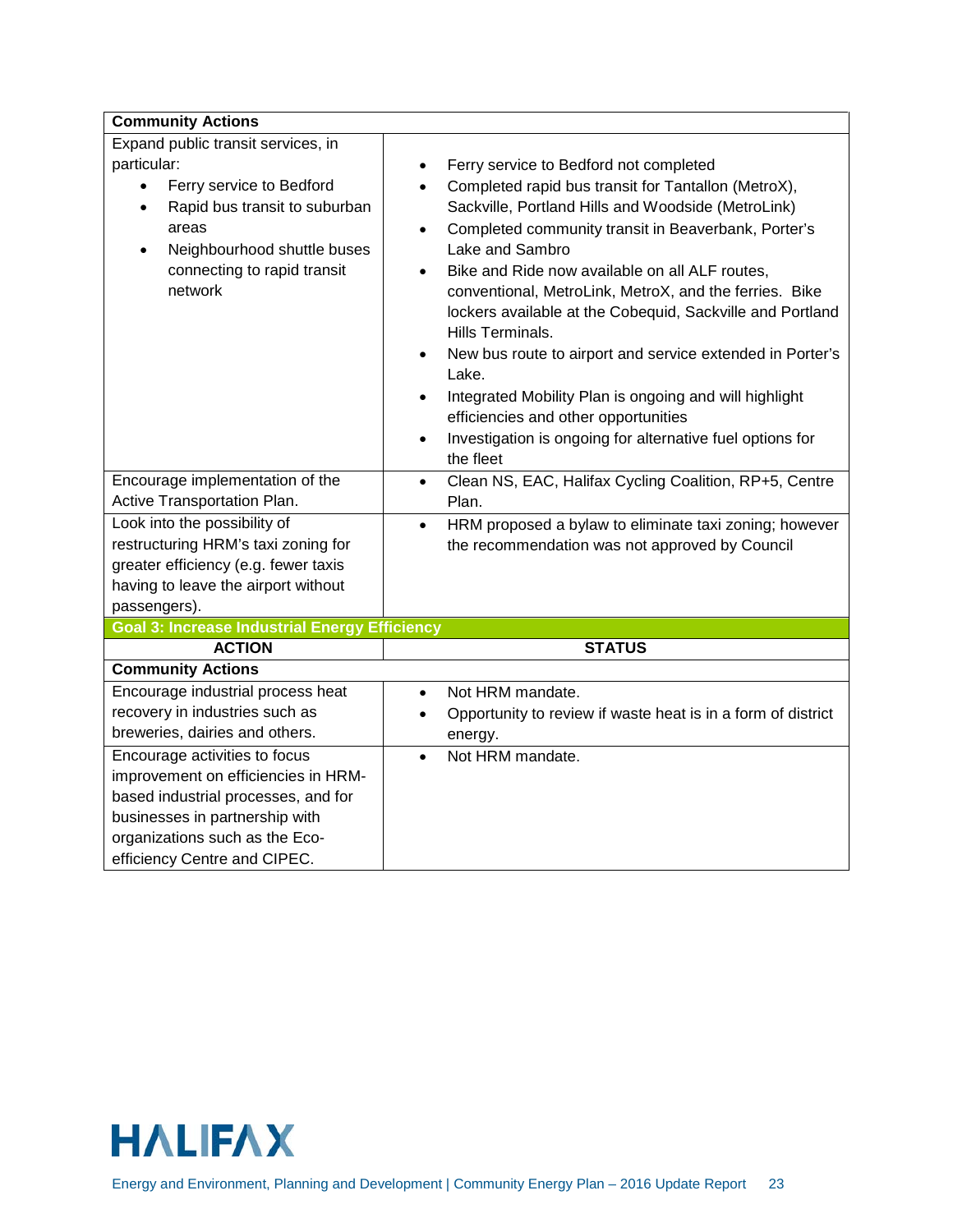| Conduct an inventory of sources of      | District cooling at Alderney 5 complex<br>$\bullet$                                  |
|-----------------------------------------|--------------------------------------------------------------------------------------|
| industrial waste heat that can be used  | System is currently not performing as designed.<br>$\circ$                           |
| by others (e.g. cooling water from      | Needs to be investigated for efficiencies.                                           |
| Tuft's Cove).                           | Former Dartmouth Town Hall building has been                                         |
| Encourage the development               | disconnected from the system.                                                        |
| of new buildings that can be            | Dalhousie to provide district heating to new library.                                |
| heated using low grade                  | The Central Library was intended to hook into<br>$\circ$                             |
| thermal energy                          | Dalhousie's district heating system. The                                             |
| Explore feasibility for district        | connections are in place but the agreement has                                       |
| cooling opportunities                   | not been finalized. Opportunity to re-investigate                                    |
|                                         | and connect the building to the district heating                                     |
|                                         | network at Dalhousie.                                                                |
|                                         | HRM encouraged a new condominium development to                                      |
|                                         | use waste heat from the Bedford sewage treatment                                     |
|                                         | plant, however this proposition was rejected.                                        |
|                                         | Cogswell Street Interchange Master Plan - HRM has an<br>$\bullet$                    |
|                                         | objective to preserve the option to use waste heat from                              |
|                                         | the sewage treatment plant.                                                          |
|                                         | Halifax Water has completed a feasibility study<br>O                                 |
|                                         | to utilize the waste heat from the plant. HRM                                        |
|                                         | needs to enable the opportunity by examining a                                       |
|                                         | bylaw to require future buildings on the Cogswell                                    |
|                                         | Lands to connect to the system. Similar bylaws                                       |
|                                         | have been created in other jurisdictions.                                            |
|                                         |                                                                                      |
|                                         |                                                                                      |
|                                         | Goal 4: Encourage Energy Efficient Land Use Planning and Neighbourhood Site Planning |
| <b>ACTION</b>                           | <b>STATUS</b>                                                                        |
| <b>Community Actions</b>                |                                                                                      |
| Include energy considerations in the    | Incorporated in HRM By Design for downtown Halifax.<br>$\bullet$                     |
| Urban Design Guidelines as a            | This could be expanded further to the Centre Plan and                                |
| mechanism for leading development       | new construction guidelines.                                                         |
| within the Capital District toward more |                                                                                      |
| sustainable models.                     |                                                                                      |
| Influence the community visioning       | Yes, with RP+5. Energy considerations are throughout<br>$\bullet$                    |
| exercises and the resulting guidelines  | RP+5's five major themes, such as solar orientation,                                 |
| for community development to include    | reducing barriers to renewable and energy efficient                                  |
| energy considerations.                  | solutions, etc.                                                                      |
|                                         | Engagement with the new CEP will broaden the<br>٠                                    |
|                                         | conversation to capture the various needs in HRM.                                    |
| Provide an inventory and plan for       | Completed information reports to Council on brownfield<br>$\bullet$                  |
| opportunity sites within HRM            | site redevelopment.                                                                  |
| including brownfields and under-        | Province just released new Contaminated Sites<br>$\bullet$                           |
| utilized areas within Business Parks.   | Regulations, effective beginning July 2013. This will                                |
|                                         | likely decrease some of the barriers for redevelopment,                              |
|                                         | as neighbouring properties are not listed as those                                   |
|                                         | required to sign off on the property, unless the                                     |
|                                         | neighbouring properties are also contaminated and were<br>part of the remediation.   |

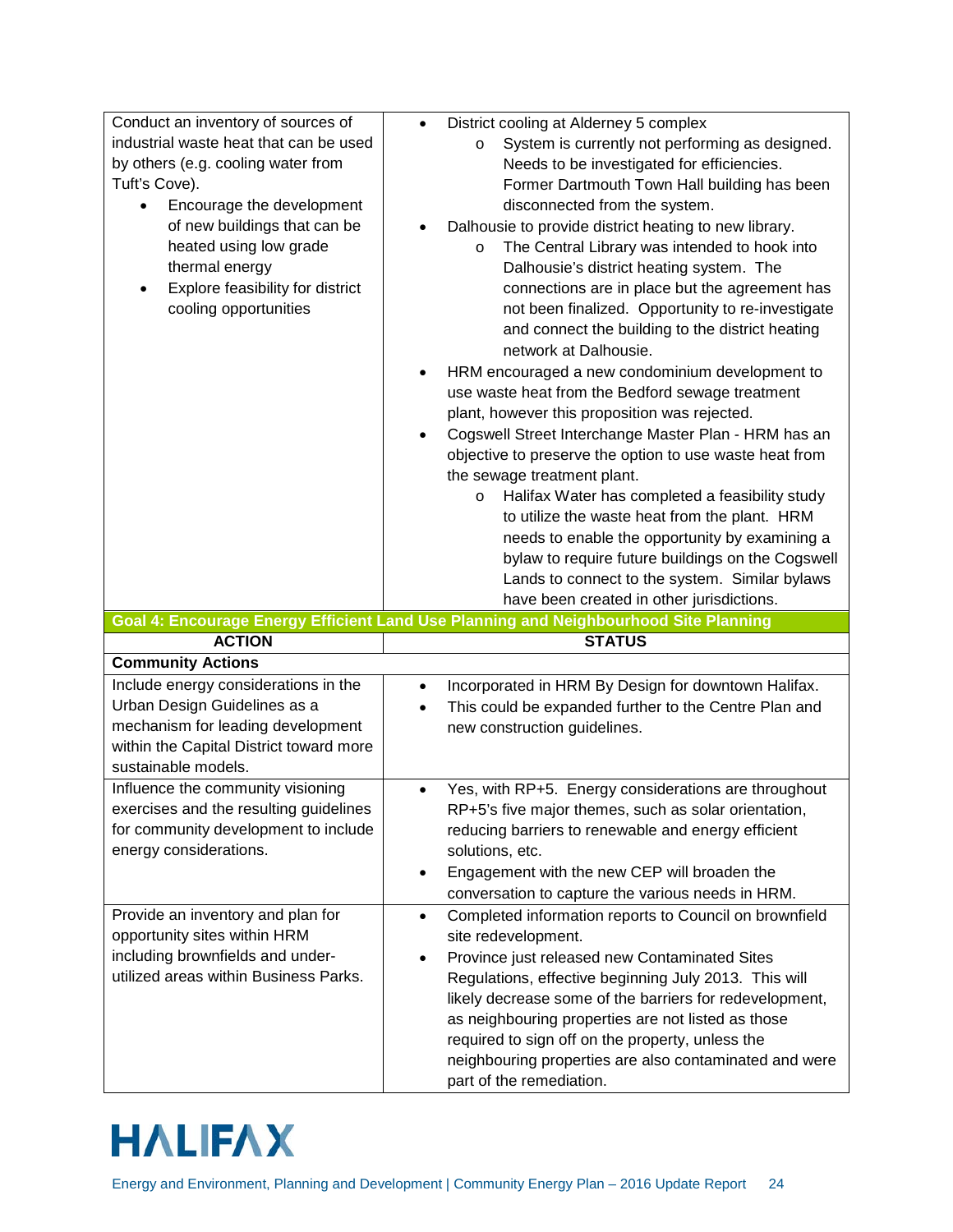| Provide opportunities for local food<br>production and small scale food retail<br>through urban agriculture and<br>preservation of agricultural land within<br>rural areas of HRM.                                                                                                                                                                               | HRM collaborating on food quality and security as part of<br>$\bullet$<br>Healthy Communities Outcome Area.<br>Urban orchard in Dartmouth<br>$\circ$<br>Mobile food market pilot project<br>$\circ$<br>Partnered with Halifax Food Policy Alliance<br>$\circ$<br>(HFPA)<br>Recently published Food Counts:<br><b>Halifax Food Assessment</b><br>To increase understanding of local food system<br>$\circ$<br>to develop a food strategy and municipal policies<br>that better support community food security. |
|------------------------------------------------------------------------------------------------------------------------------------------------------------------------------------------------------------------------------------------------------------------------------------------------------------------------------------------------------------------|----------------------------------------------------------------------------------------------------------------------------------------------------------------------------------------------------------------------------------------------------------------------------------------------------------------------------------------------------------------------------------------------------------------------------------------------------------------------------------------------------------------|
| <b>Goal 5: Increase Efficiency of Infrastructure</b>                                                                                                                                                                                                                                                                                                             |                                                                                                                                                                                                                                                                                                                                                                                                                                                                                                                |
| <b>ACTION</b>                                                                                                                                                                                                                                                                                                                                                    | <b>STATUS</b>                                                                                                                                                                                                                                                                                                                                                                                                                                                                                                  |
| <b>Corporate Actions</b>                                                                                                                                                                                                                                                                                                                                         |                                                                                                                                                                                                                                                                                                                                                                                                                                                                                                                |
| Create a Street Lights Efficiency<br>Strategy including standards,<br>inventory, energy reduction action<br>plan, and partnerships. Work toward<br>bringing all streetlights in HRM under<br>municipal control.<br>Restore the commitment to LED<br>Traffic Signals Program and set a<br>program completion date.                                                | About 2,500 streetlights had been converted by 2011.<br>Province has decided all streetlights must be converted<br>to LED. HRM has purchased all lights and the<br>conversion to LED for all is nearing completion.<br>Completed. All HRM traffic lights are now LED,<br>completed by 2011.                                                                                                                                                                                                                    |
| Ensure implementation of the<br>greenhouse gas emission reduction<br>plan for pumping stations including<br>items such as energy consumption<br>monitoring, regularly scheduled<br>maintenance, end of life motor<br>upgrades to high efficiency units, and<br>variable frequency drives on pumps<br>with high flow variability.<br>Explore options to encourage | No longer HRM's mandate.                                                                                                                                                                                                                                                                                                                                                                                                                                                                                       |
| additional water conservation among<br>water consumers.                                                                                                                                                                                                                                                                                                          | Water consumption is now tracked for HRM buildings,<br>through our energy tracking/greenhouse gas emissions<br>inventory.                                                                                                                                                                                                                                                                                                                                                                                      |
| <b>Goal 6: Increase Energy Security and Diversify Energy Supply</b>                                                                                                                                                                                                                                                                                              |                                                                                                                                                                                                                                                                                                                                                                                                                                                                                                                |
| <b>ACTION</b>                                                                                                                                                                                                                                                                                                                                                    | <b>STATUS</b>                                                                                                                                                                                                                                                                                                                                                                                                                                                                                                  |
| <b>Corporate Actions</b><br>Participate in expanding natural gas<br>availability in HRM.                                                                                                                                                                                                                                                                         | HRM was involved in a pilot program with Heritage Gas<br>in an attempt to improve uptake by existing residential<br>homes (versus new developments) by looking at<br>improvements to the construction process and alignment<br>with existing roadwork.<br>HRM is considering natural gas or other alternative fuels<br>in fleet and buses.                                                                                                                                                                     |

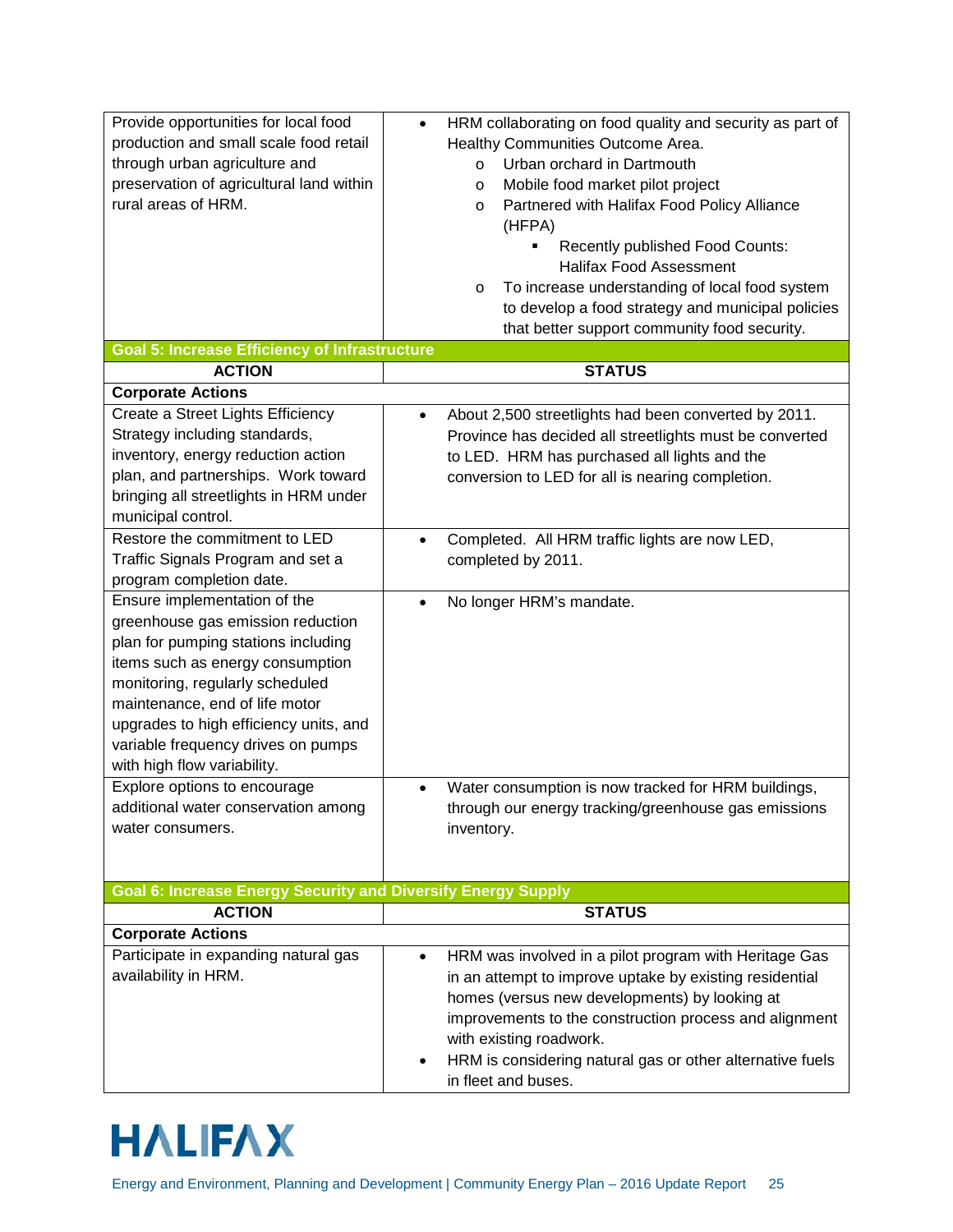| <b>Pursue Green Power Purchasing</b><br>opportunities for HRM.                                                                                                                                                                               | Note – this is not green procurement. Green power<br>$\bullet$<br>purchasing refers to purchasing blocks of renewable<br>energy. HRM does not have the authority to execute<br>contracts directly from wind providers.                                        |
|----------------------------------------------------------------------------------------------------------------------------------------------------------------------------------------------------------------------------------------------|---------------------------------------------------------------------------------------------------------------------------------------------------------------------------------------------------------------------------------------------------------------|
| Assess the risk of setting up a<br>municipally owned energy utility with<br>authority over power generation<br>and/or energy purchase.                                                                                                       | Complete.<br>$\bullet$                                                                                                                                                                                                                                        |
| Consider co-sponsoring renewable<br>energy projects with other NS<br>municipalities that have better access<br>to renewable resources (e.g. tidal<br>projects in West Hants, Kings and<br>Colchester).                                       | Not considered to be HRM mandate in 2012. Several<br>$\bullet$<br>municipalities in Nova Scotia have taken this approach.<br>This should be investigated in the future.                                                                                       |
| <b>Community Actions</b>                                                                                                                                                                                                                     |                                                                                                                                                                                                                                                               |
| Biomass or MSW residuals for<br>cogeneration plants or district heating                                                                                                                                                                      | There are a number of residual waste/energy from waste<br>$\bullet$<br>projects under consideration. However, the province is<br>clear that waste is not biomass and therefore cannot be<br>used for incineration projects.                                   |
| Anaerobic digester (AD) plant for<br>processing of organic ICI and septage<br>waste.                                                                                                                                                         | The council directed waste strategy review will include<br>$\bullet$<br>full business case development of the AD compost plant.<br>Need to determine how the business case is developing.<br>$\bullet$                                                        |
| Utility size wind turbines<br>independently or in cluster approach<br>- and continue with the Wind Energy<br>Master Plan process.                                                                                                            | Wind Energy Master Plan is complete.<br>$\bullet$                                                                                                                                                                                                             |
| Encourage installation of solar panels<br>to heat process water in industrial<br>processes such as breweries and<br>dairies.                                                                                                                 | Not HRM mandate.                                                                                                                                                                                                                                              |
| Assess the feasibility for mini (run-of-<br>the-river) hydroelectric plants on<br>Musquodoboit River at Crawford<br>Falls, Middle and Upper<br>Musquodoboit, Sheet Harbour River<br>at Malay Falls, Half Way Brook and<br>Little West River. | Not complete.<br>$\bullet$<br>Run-of-the-river hydroelectric projects were eligible<br>under Nova Scotia's COMFIT program. COMFIT is no<br>longer available through the province. This could be<br>considered as part of the new CEP.                         |
| Encourage natural gas conversion of<br>industrial boiler plants including<br>Capital District Health Authority,<br>Dalhousie, SMU, DND and Olands.                                                                                           | Not HRM mandate.                                                                                                                                                                                                                                              |
| Assess potential for Harbour water<br>cooling for buildings near the harbour.                                                                                                                                                                | Completed for Alderney 5 Complex. Lots of potential.<br>$\bullet$<br>Similar to opportunity at Cogswell lands, this could be<br>enabled through a bylaw for buildings that show a<br>positive return investment as compared to the business<br>as usual case. |

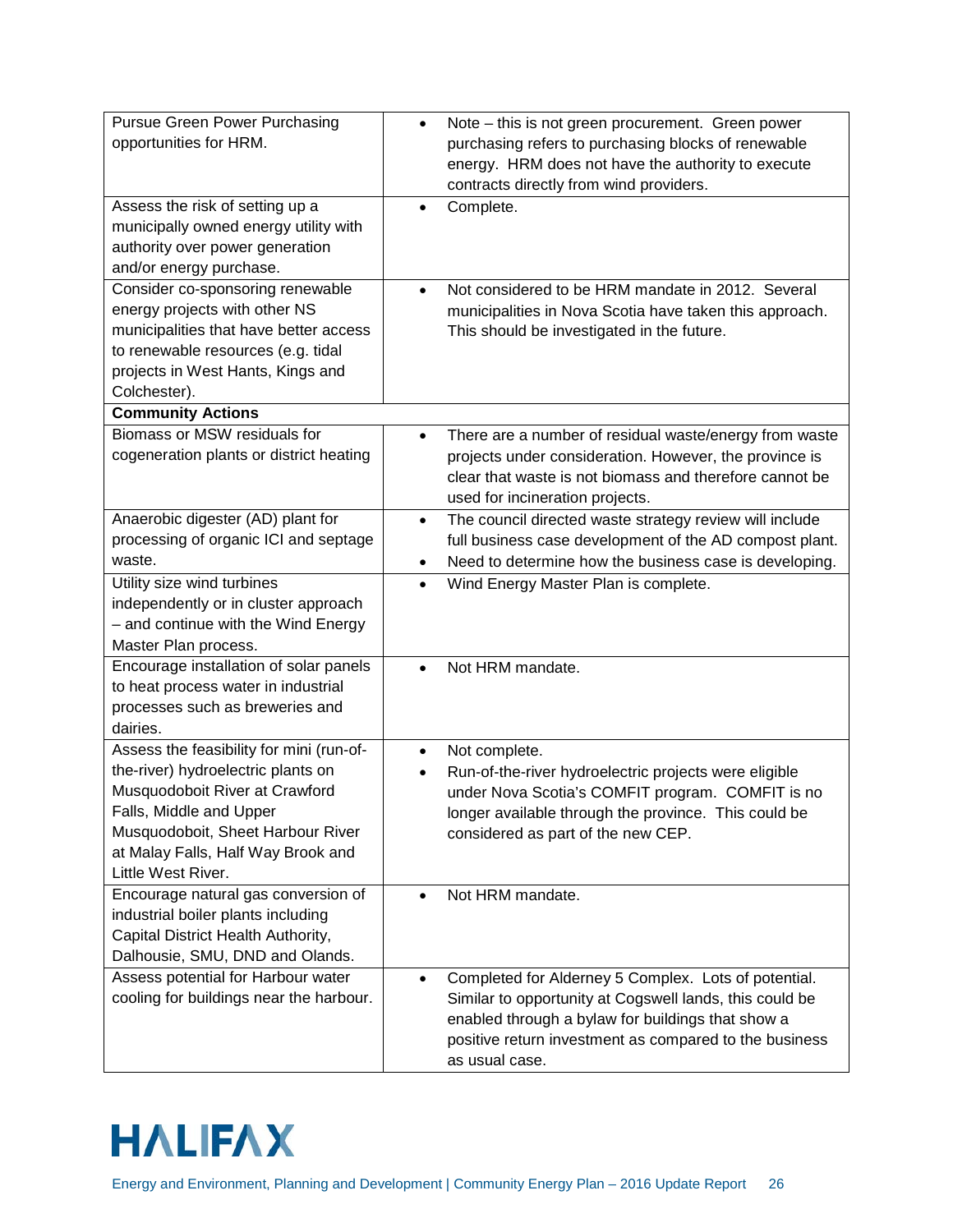| Increase the allowable NSPI net-                | Not HRM mandate.<br>$\bullet$                                       |
|-------------------------------------------------|---------------------------------------------------------------------|
| metering limit to 800kW.                        | NSPI has an Enhanced Net Metering Program, which<br>$\bullet$       |
|                                                 | has an increased limit to 1 megawatt (MW) or 1000                   |
|                                                 | kilowatts (kW) from 100 kW. Class 1 for customer-                   |
|                                                 | generators up to 100kW, Class 2 for 101 kW up to 1                  |
|                                                 | MW.                                                                 |
|                                                 | Recent legislation changes with the current provincial<br>$\bullet$ |
|                                                 | government have recently reduced this from 1MW to                   |
|                                                 | 100kW. Implementation likely by end of 2016 or early                |
|                                                 | 2017.                                                               |
| <b>Goal 7: Educate and Engage the Community</b> |                                                                     |
| <b>ACTION</b>                                   | <b>STATUS</b>                                                       |
| <b>Community Actions</b>                        |                                                                     |
| Create recognition of the CEP by:               | Not complete, except for continuing with the Naturally<br>$\bullet$ |
| Well planned and timed                          | Green campaign.                                                     |
| launch campaign, website                        | Clean energy initiatives are messaged through the<br>$\bullet$      |
| and opportunities for                           | Energy & Environment office.                                        |
| engagement throughout the                       |                                                                     |
| process                                         |                                                                     |
| Maintaining the CEP brand in                    |                                                                     |
| future energy programs                          |                                                                     |
| resulting from the CEP                          |                                                                     |
| Promoting the CEP and its                       |                                                                     |
| concepts to NS at large                         |                                                                     |
| Continuing support and<br>٠                     |                                                                     |
| promotion of the Naturally                      |                                                                     |
| Green campaign                                  |                                                                     |
| Work with the development and                   | Not HRM mandate.<br>$\bullet$                                       |
| construction sectors to identify target         |                                                                     |
| markets for new education programs.             |                                                                     |
| Work with local industrial and                  | Not HRM mandate but could be included as community<br>$\bullet$     |
| institutional large consumers of                | action in new CEP. Investigation could identify                     |
| energy to expand their commitment to            | opportunities and help attract sector growth by reducing            |
| reduce energy use, for example                  | operational costs.                                                  |
| through:                                        |                                                                     |
| An industrial energy                            |                                                                     |
| conservation pledge                             |                                                                     |
| A coalition-building session                    |                                                                     |
| organized by the Mayor and                      |                                                                     |
| involving CEOs and top                          |                                                                     |
| managers                                        |                                                                     |
| Work with local NGOs in promoting               | Ongoing working relationships with Clean NS, EAC,<br>$\bullet$      |
| their educational programs, especially          | YNC, SENSE.                                                         |
| within schools.                                 |                                                                     |